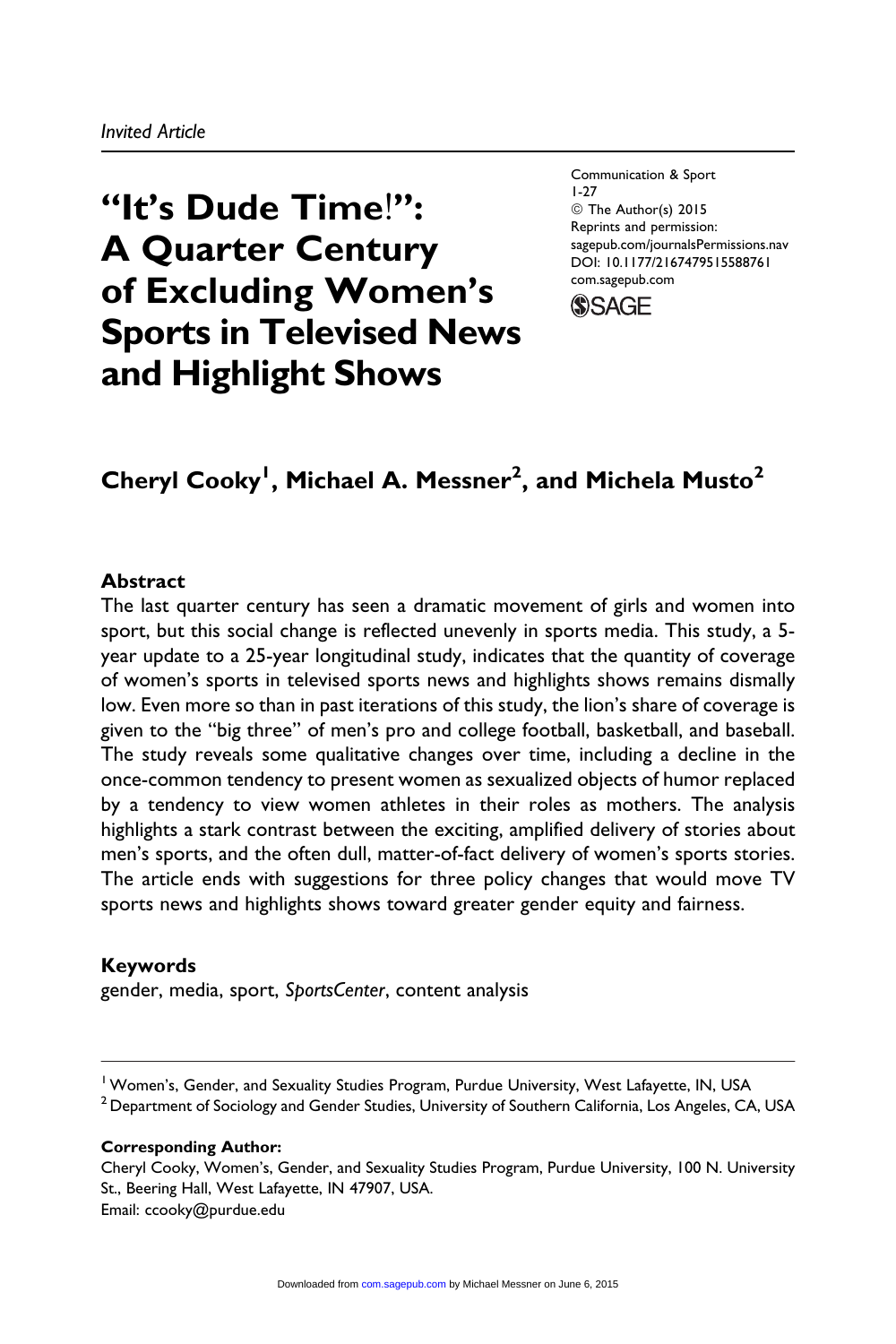Viewers of TV sports news broadcasts watching Los Angeles local news affiliates KNBC, KABC, and KCBS on the evening of July 14, 1989, saw no coverage of women's sports. Instead, several shots of female spectators were shown, including one of a large-breasted woman wearing a tank top at a Minnesota Twins baseball game. The commentator queried, ''Isn't baseball a great sport? Just brings out the best in everyone! Okay, I know we'll get complaints, but it's not like we snuck into her backyard and took her picture. We're talking public place here!'' That same month, during the July 25, 1989, broadcast, the only mention of a female athlete was essentially a gag feature. Footage showed golfer Patty Sheehan driving her ball straight into the water. The commentator said, ''Whoa! That shot needs just a little work, Patty. She was out of the hunt in the Boston Big Five Classic.'' The following story showed a man making a hole in one at a miniature golf tournament, and the rest of the broadcast covered only men's sports.

On July 21, 2014, a day on which none of the Los Angeles network affiliate news shows devoted a second of time to women's sports, KNBC spent 44-s covering Lakers star Kobe Bryant playing in a celebrity softball game. ''He showed his home run swing!'' the commentator gushed as viewers saw footage of Bryant's ''towering shot!'' The same sports news segment devoted footage and coverage of National Basketball Association (NBA) player LeBron James' 9-year-old son who, the commentator predicted, in 7 years ''will likely be recruited by every college basketball program in the country.'' Later that week, on July 26, during their extended weekend broadcast, KNBC embedded in its coverage of mostly men's baseball, football, and basketball a bland-but-respectful story on women's NBA (WNBA) games, and KABC concluded its 11 p.m. show with a segment on the world series of pro beach volleyball that included this commentary:

Your weekend wouldn't be complete without a little volleyball. Kerri Walsh Jennings and April Ross taking on team Slovakia in the semi-finals, looking for their 4th win of the tour. Easily dispatching the Slovakians in the first set, they lost the 2nd set, so it was decided in three. And team USA advances to that gold medal game, so if you've got nothing else to do, cool off tomorrow down at the beach in Long Beach.

At first glance, the presentation of gender in the televised sports news and the ESPN SportsCenter broadcasts we have now studied for the past 25 and 15 years, respectively, does not appear to have changed much. The shows cover men's sports nearly all the time, even to the point of featuring stories on out-of-season men's sports. However, the two segments we highlight above hint at some qualitative changes over time. Over the past 10 years, portrayal of women athletes has become increasingly "respectful," and news and highlights commentators have become far less likely to joke about women or portray women as sexual objects. Advocates of equity and fairness for women's sports will likely applaud the near disappearance of overtly sexualized and insulting coverage of women. The ''good news'' of the increasingly respectful coverage of women's sports is, we will show, more than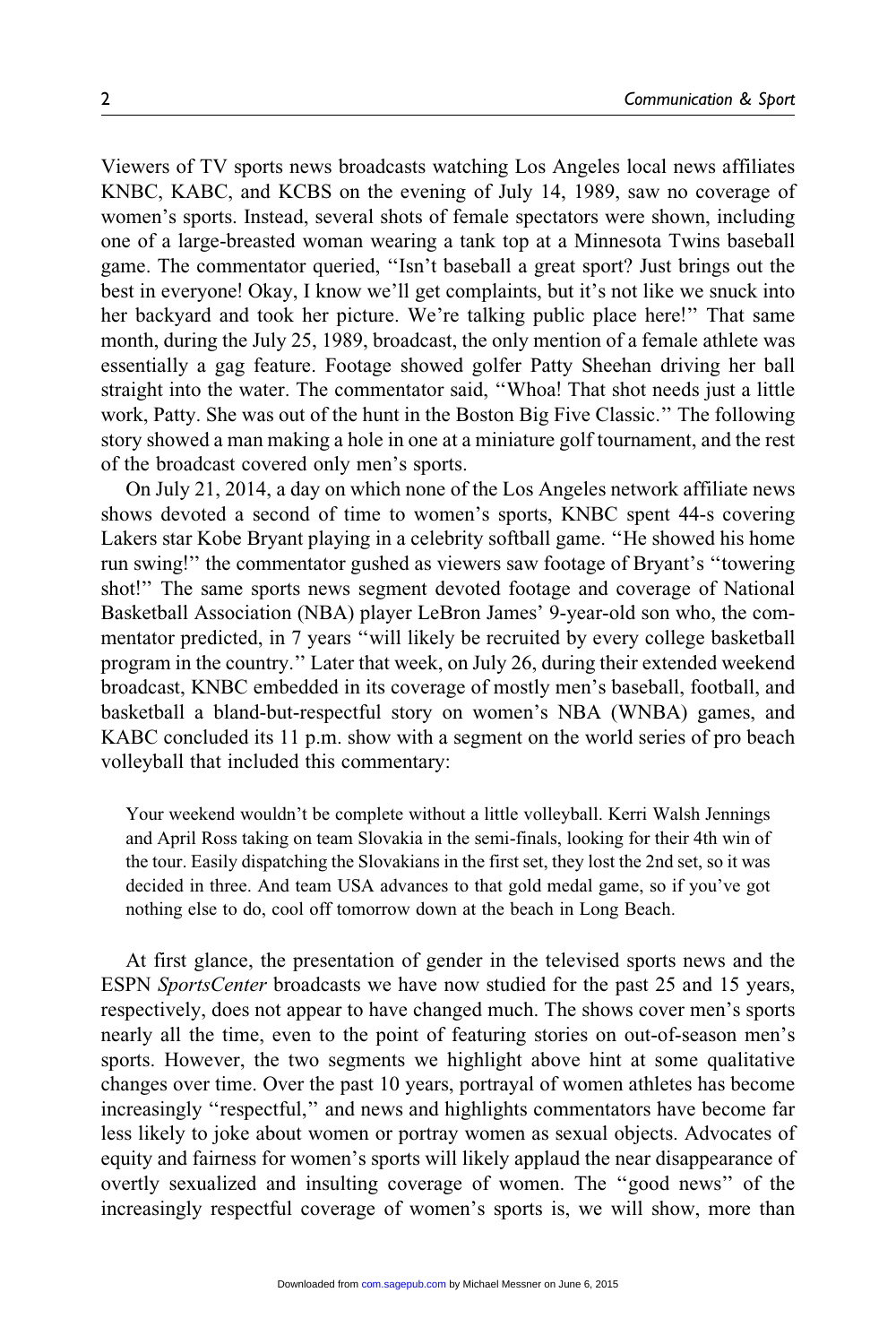eclipsed by two factors: The deepening quantitative dearth of coverage of women's sports and the ways in which the continuous cacophony of exciting coverage of men's sports is counterpoised with the tendency to present most of the few women's sports stories in a matter-of-fact, uninspiring, and lackluster manner.

In this study, we present the findings of the most recent iteration of our now 25-year longitudinal study of gender in televised sports news and highlights shows. In highlighting continuities and differences in the quantity and quality of coverage of women's and men's sports over time, we suggest these patterns are best understood as indicators not of some ''stalled revolution'' but rather of the unevenness of social change. We end with several policy implications of our findings and analysis.

#### The Gender in Televised Sports Study

The longitudinal research for this study was first gathered in 1989, with follow-up studies conducted in 1993, 1999, 2004, 2009, and 2014, with each report from these studies published in the year following the data gathering. The Amateur Athletic Foundation of Los Angeles (1990, 1994, 2000, 2005), now called the LA84 Foundation, published the first four reports. The University of Southern California's Center for Feminist Research (2010) published the most recent study. The research reports, intended as public advocacy social science research, were widely distributed, reported in the mass media, featured in documentary films, used by organizations like the Women's Sports Foundation, and taught in schools of journalism.

The research from past iterations of this study was also disseminated in various scholarly publications (Cooky, Messner, & Hextrum, 2013; Messner, Duncan, & Cooky, 2003; Messner, Duncan, & Jensen, 1993; Messner, Duncan, & Wachs, 1996; Messner, Duncan, & Willms, 2006). The study has also been replicated by scholars both inside and outside the United States (Koivula, 1999; Turner, 2014). The ongoing study contributed to a growing body of scholarly literature that explores the implications of gender inequitable and gender-biased coverage in sports media (e.g., Adams & Tuggle 2004; Bernstein, 2002; Billings & Young, 2015; Caple, Greenwood, & Lumby, 2011; Cooky, Wachs, Messner, & Dworkin, 2010; Daniels, 2009; Eastman & Billings, 2001; Etling & Young, 2007; Farred, 2000; Kane, LaVoi, & Fink 2013; Kian, Vincent, & Modello, 2008; Koivula, 1999; LaVoi, Buysse, Maxwell, & Kane, 2007; Rightler-McDaniels, 2014; Sheffer & Shultz, 2007; Tuggle, 1997; Turner, 2014; Webber & Carni, 2013; Whiteside & Hardin, 2012). This body of research, which includes studies of the coverage of live televised sports events, print, online, social, and televised news media coverage of sports as well as the implications of media coverage for women's sports, consistently find that, with minor exception for quality of media coverage, particularly during the Olympics (Billings & Young, 2015; Hardin, Chance, Dodd, & Hardin, 2002), and for some collegiate-based media outlets (Kane & Buyssee, 2005; McKay & Dalliere, 2009), the vast majority of media coverage centers on men's sports and male athletes. For example, in their recent study comparing coverage of ESPN's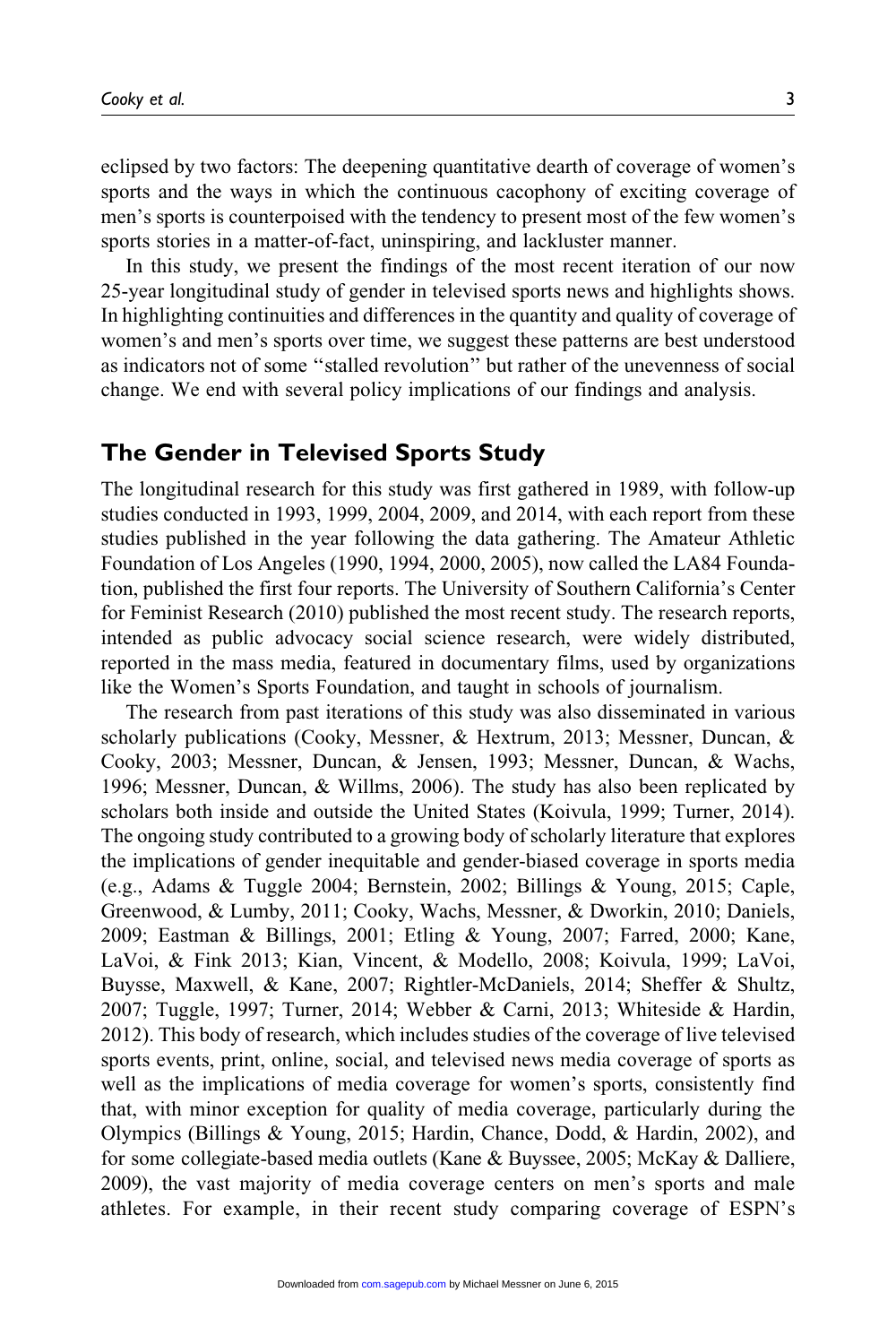SportsCenter and Fox Sports 1's Fox Sports Live, Billings and Young (2015) found that each program featured women's sports coverage less than  $1\%$  of the time, with some ''modest gains'' during the month of February during the Olympics. Moreover, women's sports continues to be covered in ways that convey the message to audiences that women's sport is less important, less exciting, and, therefore, less valued than men's sports (Cooky et al., 2013; Greer, Hardin, & Homan, 2009).

Our central aim of this study is to examine change and continuity over time. As such, in 2014, we replicated previous iterations of the study. The design and methods of data collection and analysis (both quantitative and qualitative) were identical to those of the 1989, 1993, 1999, 2004, and 2009 studies (see Cooky et al., 2013). As with prior studies (see Cooky et al., 2013), several research questions inform the 2014 study: In what ways do televised sports news media cover men's and women's sports events? What is the amount of coverage given to men's sports and to women's sports? Do the production values of men's sports differ from that of women's sports? If so, how? What is the quality of commentary of men's sports? What is the quality of commentary of women's sports? Are women's sports covered in ways that highlight athletic competence or in ways that trivialize women's sport? Does the coverage focus on the competitive aspects of women's sport, including games/matches, game highlights, scores and statistics, outcomes, and significance? Does the coverage sexualize, trivialize, or portray women as objects of sexualized humor? Does the coverage focus on women as wives, girlfriends, and mothers? Has the coverage of women's sports in this data sample changed or remained the same since prior data collection years? In other words, what are the continuities or discontinuities in the coverage over the past 25 years?

In Stage 1 of the data collection and analysis, we recorded each broadcast of the 6 p.m. and 11 p.m. sports news and highlights segments on the local Los Angeles network affiliates (KCBS, KNBC, and KABC) and the 11 p.m. broadcast of ESPN's SportsCenter. Also following the methodology of previous iterations, the sample was stratified by sport season and included three 2-week blocks (the second and third calendar week of each month) of televised news: March 16–29, July 13–26, and November 9–22. In addition to the local affiliates, we recorded 3 weeks of the 1-hr 11 p.m. ESPN SportsCenter broadcast. These 3 weeks corresponded with the first week of each of the three local network news segments: March 16–22, July 13–19, and November 9–15. As with previous iterations of this study, during our March sampling period there were fewer 6 p.m. news broadcasts from KCBS because their parent network (CBS) broadcasts the National Collegiate Athletic Association (NCAA) men's basketball tournament games, which frequently preempted the news broadcasts.

In Stage 2, the research assistant (third author) received training on coding data, so as to ensure continuity in the analysis with past iterations of the study. The third author viewed all recordings and independently coded the quantitative and qualitative data for the month of March. Two undergraduate research assistants also received training on the quantitative coding and independently coded quantitative data for March. The percentage agreement (calculated using Holsti's formula) for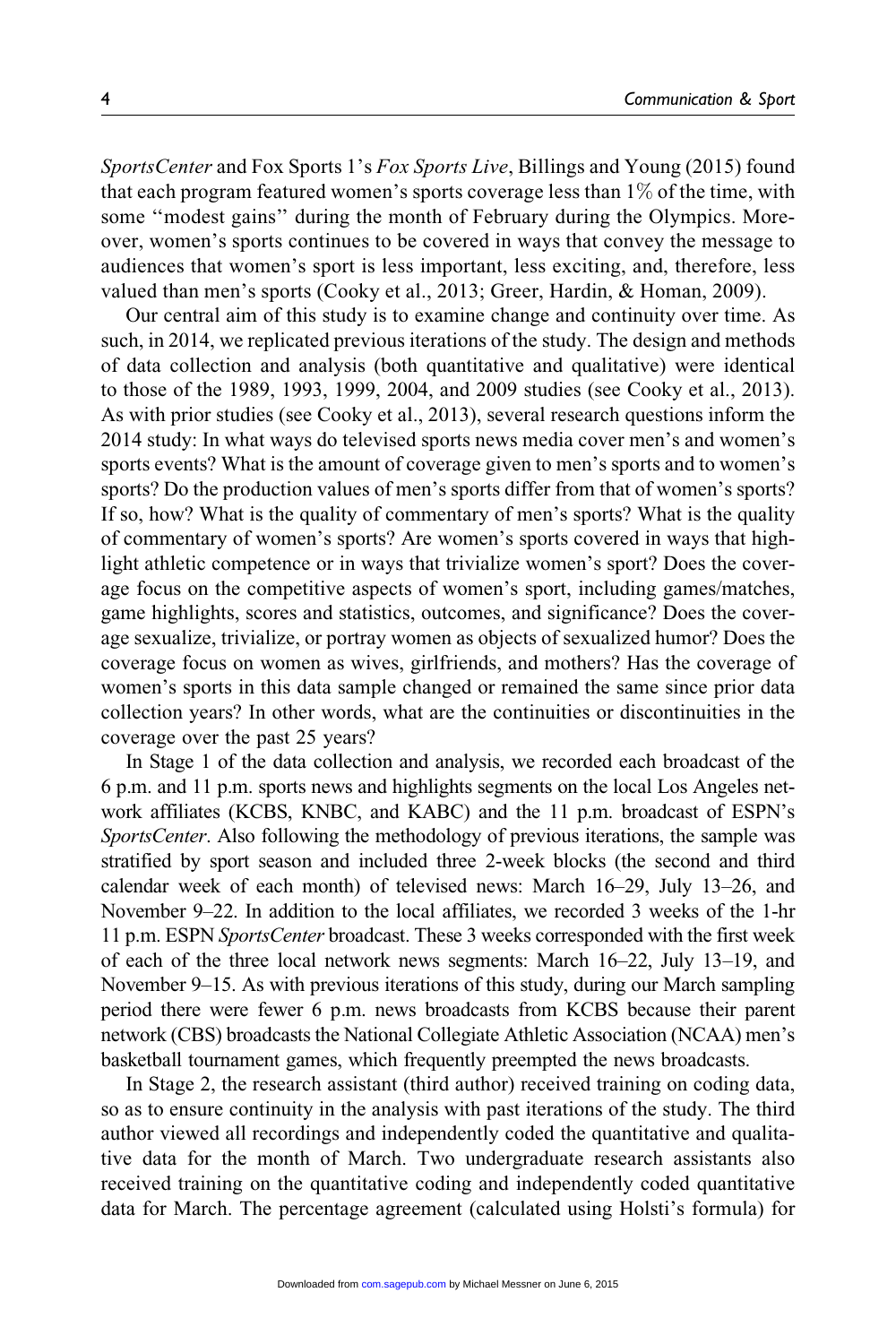inter-rater reliability on the quantitative codes (including visual and verbal commentary) was determined to be approximately 95%, well above what is considered an acceptable level of concordance (Fleiss, Levin, & Paik, 2005). We included all categories in this measure, rather than calculate individual reliability scores for each code, as most codes were easily determined, for example, type of sport and competitive level. While few, any discrepancy in coding was resolved through a discussion with the authors until consensus was achieved. Once inter-rater reliability was established, the third author and the undergraduate research assistants completed the quantitative coding for the July and November broadcasts.

The study's codebook drew upon previous iterations of the study and included over 20 distinct codes including gender of sport (male, female, and neutral), type of sport (basketball, football, golf, tennis, etc.), competitive level of the sport (professional, college, high school, youth, recreation, etc.), type of coverage (main, ticker, and score box), and time of the segment (measured from the start of an individual segment reported in total minutes/seconds, segments were defined based on the type of sport covered, timing of segment ended when either the competitive level of the sport changed or the gender of the sport changed). Codes were also included to quantify production values (coded as yes/no), including the presence or absence of music, graphics, interviews, and game highlights. We also coded the name, race (we acknowledge the limitations of determining race based on visual cues), and gender of each broadcast's sports anchor, ancillary anchor, and/or analyst. As in 2004 and 2009, most of the 2014 sports news and highlights programs (with the continued exception of KABC) in our sample included a continual running ''ticker'' at the bottom of the TV screen. The ticker's written text displays game scores, headlines, and breaking sports news that may or may not be reported through the main conventional verbal commentary and visual images. We analyzed the ticker coverage for gender, time of the segment, type of sport, and competitive level of the sport.

In Stage 3, the third author independently viewed all recordings and, sensitized to themes from the quantitative findings, qualitatively analyzed the commentary, including visuals and verbal commentary. In Stage 4, the first author viewed all recordings and further developed the qualitative analysis from Stage 3 to confirm and expand upon the themes. In Stage 5, the first author ran descriptive statistics on the coded data. The first and second author then compiled an interpretation of the quantitative and qualitative results.

### A Deepening Silence

As with previous iterations of our study, viewers of the news and highlights shows in our sample rarely see any mention of women athletes or women's sports. Among the three local network affiliates, only 3.2% of coverage was dedicated to women's sports. As Figure 1 shows, however, there is considerable difference in this regard among the three network affiliates we studied, with KABC devoting 5.2% of its main broadcast coverage to women's sports and KNBC 3.9%. Over the same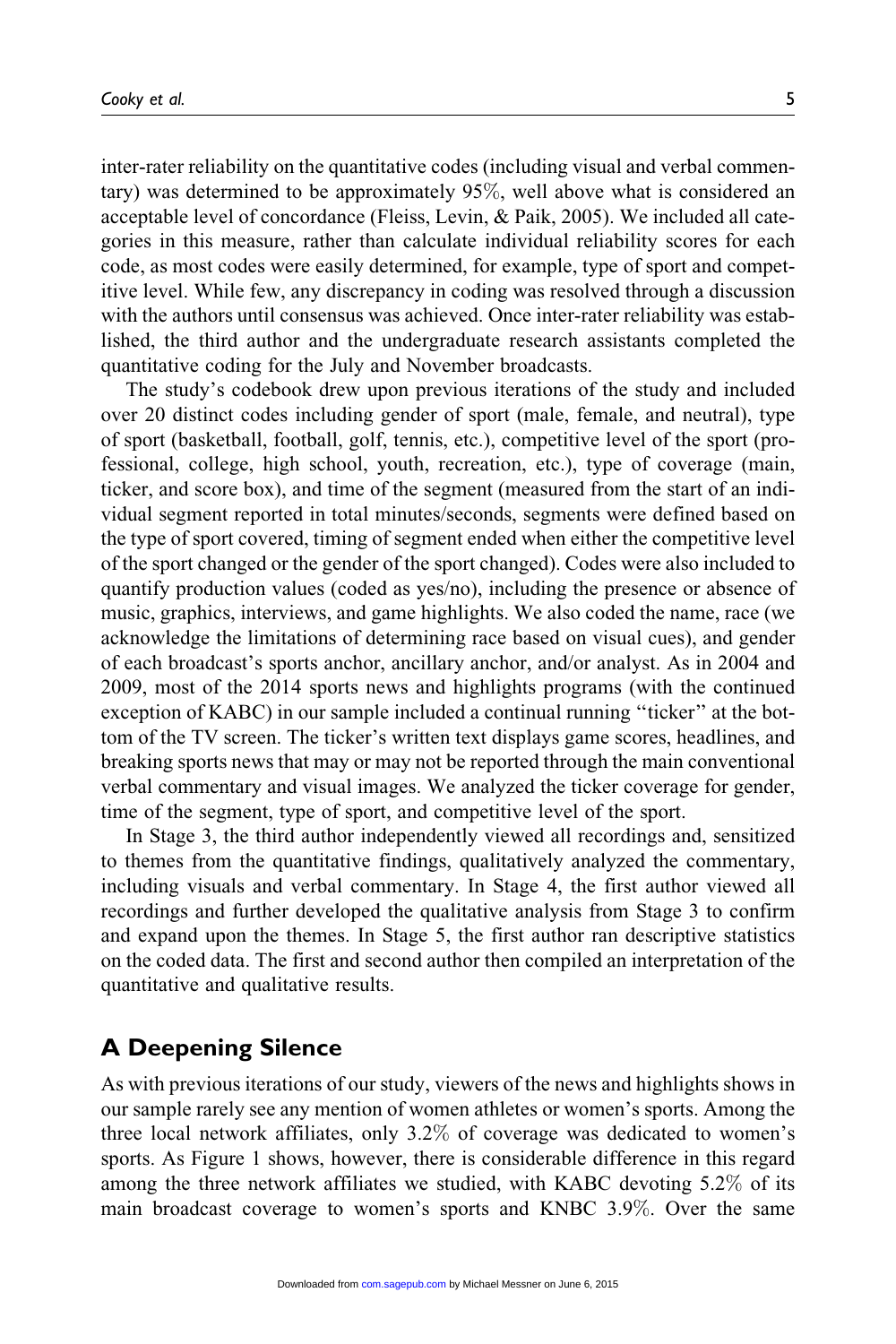

Figure 1. (A) Local network affiliates (KCBS, KNBC, and KABC) main coverage, by gender. (B) Local network affiliates and ESPN SportsCenter 2014 main coverage, by gender.

6-week sampling period, KCBS included only one story on women's sports—a scant 0.2% of its total sports news time. ESPN's SportsCenter did no better, devoting a paltry 2% of its hour-long highlight show to women's sports.

How do these 2014 findings compare with past studies? As Figures 1A and 2 illustrate, the three local affiliate news shows together devoted about 5% of their main broadcast coverage to women's sports in 1989 and 1993. In 1999, their coverage of women's sports jumped to 8.7%. The coverage of women dipped slightly in 2004 to 6.3% and then plummeted to its nadir of 1.6% in 2009. The slight increase to 3.2% in our 2014 findings indicates that the news shows' coverage of women's sports remains substantially lower than its coverage in 10, 15, 20, and 25 years ago. SportsCenter's coverage, over the 4 time periods it was included in our sample which spans 15 years (1999–2014), has remained remarkably flat, never rising above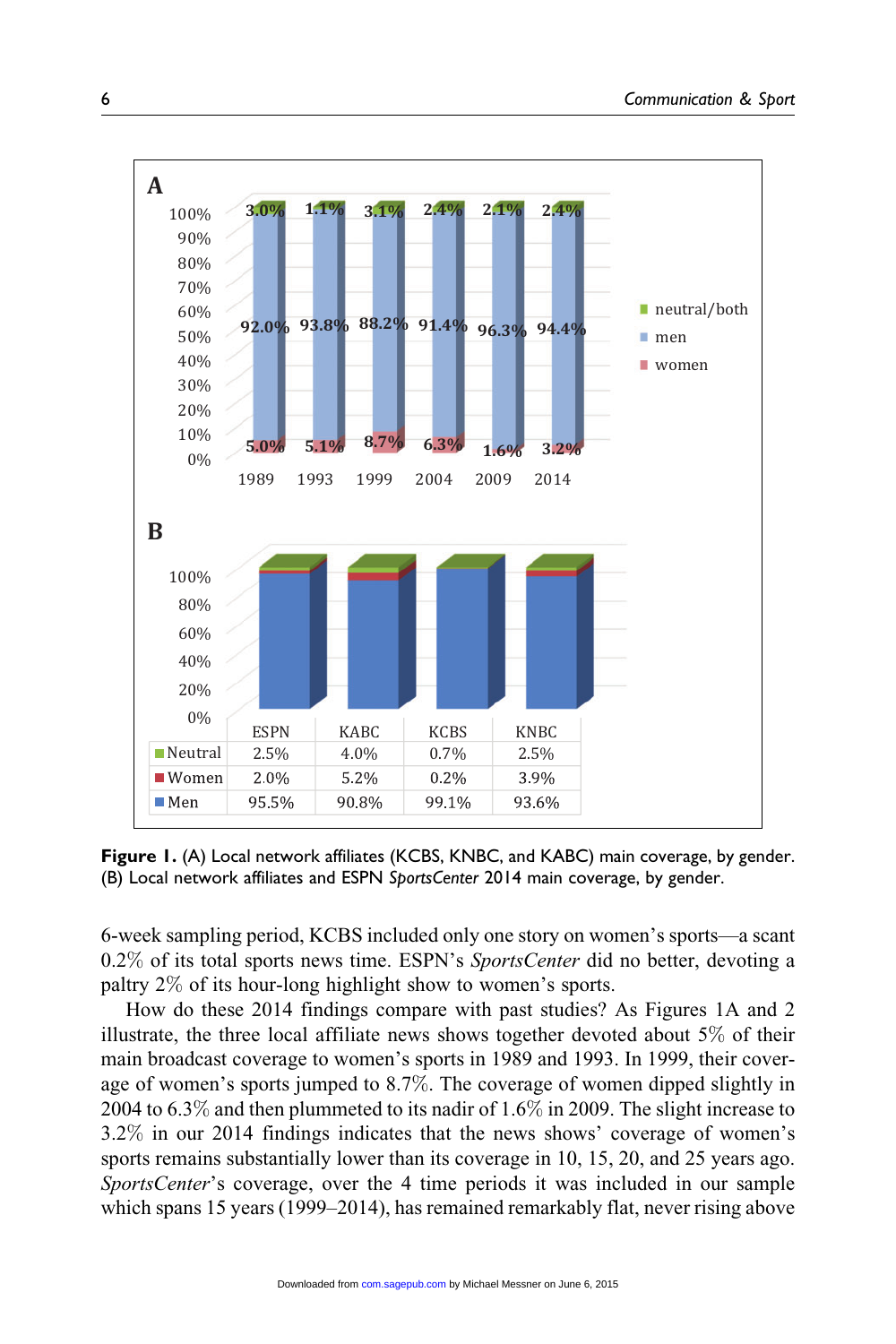

Figure 2. Main coverage of women's sports (percentage), 1989–2014.

2.5%, and in 2014, women's sports on the main broadcast coverage hovers at a paltry 2.0% of the total broadcast coverage.

Moreover, the dearth of coverage of women's sports is evidenced by the low number of segments (i.e., stories) in our sample. Of the 934 local network affiliate news segments (over 12 hr of broadcasts), 880 were on men's sports (or approximately  $11\frac{1}{2}$  hr), 22 segments (or nearly 18 min) were on gender-neutral sports (e.g., a horse race, coverage of the Los Angeles [LA] marathon, and a recreational sports event), and only 32 segments (about 23 min) featured women's sports. Sports-Center's numbers were similar. Of the 405 total SportsCenter segments in our sample (nearly 14 hr), 376 covered men's sports (slightly over 13 hr), 16 segments were on gender-neutral sports (just over 20 min), and only 13 segments featured women's sports (approximately 17 min).

As in past studies, there was little or no difference between the 6 p.m. and the 11 p.m. editions of the three local network affiliate news shows, in terms of coverage of women's sports. Also consistent with past studies, the November period of the 2014 sample included the least amount of coverage of women's sports. There was no coverage of women's sports in the month of November on the local network affiliates and only 44-s of women's sports coverage (two short segments on University of Connecticut's women's basketball) on ESPN's SportsCenter. The scant coverage of women's sports was clustered in the March (3.0%) and July periods (4.6%).

#### Lead Stories, Teasers, and Tickers

In addition to counting the total number of stories and amount of time devoted to women's and men's sports, we analyzed three other quantitative indicators of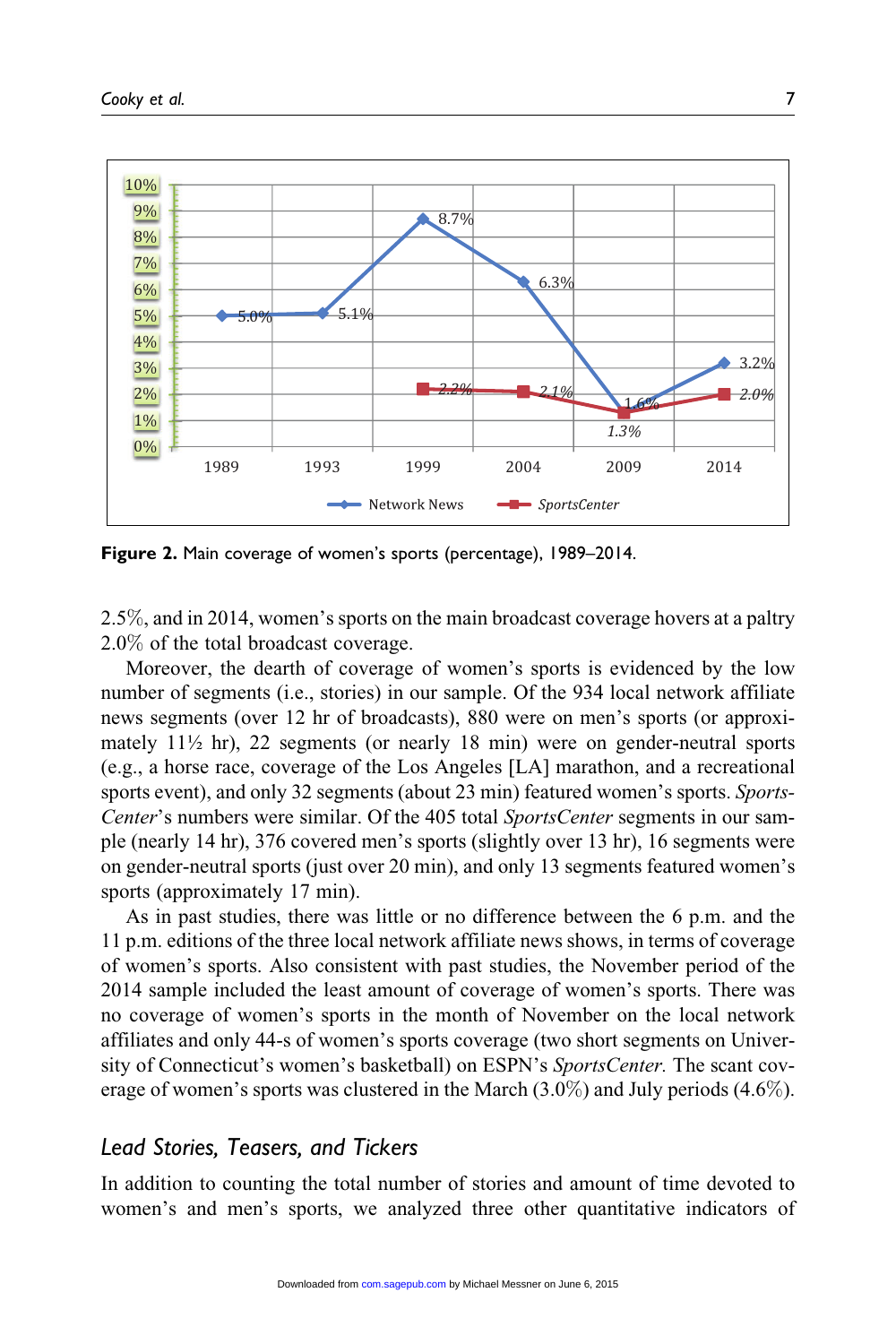equity/inequity in coverage. First, every broadcast of sports news or highlights begins with a lead story, chosen by broadcasters because it is viewed as the most important story of the day and/or because it is deemed to be the most interesting "hook" with which to engage and hold the audience. As with previous iterations, none of the news and highlights shows in our 2014 sample led with a women's sports story. Second, transitions before commercial breaks in news and highlights shows are often marked by ''teasers'' that are intended to build interest and hold the audience for an exciting upcoming story. Of the 145 teasers we analyzed in the local network affiliate broadcasts, only one teaser alerted the audience to an upcoming women's sports story. Similarly, only three of SportsCenter's 199 teasers were about women's sports.

SportsCenter and two of the local network affiliate sports news shows we analyzed (KCBS and KNBC) deployed running tickers at the bottom of the screen throughout the broadcast. Tickers display scores and breaking sports news, many of which are not covered in the sports anchor's main coverage. In 2014, SportsCenter devoted 2.0% of its ticker time to women's sports, similar to the show's proportion of main coverage devoted to women. The two network affiliates, on the other hand, devoted substantially more ticker time to women's sports, 6.1%. This proportion of ticker coverage represents an increase from the 3.2% ticker time devoted to women's sports by the two local affiliate news broadcasts in our 2009 study. But it is also notable that in 2014, KCBS and KNBC devoted far less of their main coverage to women's sports—0.2% and 3.9%, respectively—compared to KABC's 5.2% coverage of women's sports. It is reasonable to conclude, therefore, that this increased ticker coverage on KCBS and KNBC in 2014 is a dubious sign of ''progress.'' Instead, it could be surmised that the scrolling ticker on these shows functions as a kind of visual and textual ghetto for women's sports, allowing the sports anchors to focus their main coverage almost entirely on men's sports, while relegating women's sports literally to the margins of the screen.

## Men's Big Three: "It's Never Too Early," "Too Soon," or "Too Late"

The coverage of sports on the local network affiliate news broadcasts typically comprises only a few minutes of the total news broadcast (extended sports shows on weekends, like KCBS' ''Sports Central'' are an exception). As a result, producers can only choose to cover a fragment of all of the sports taking place in a typical day. The findings of this study demonstrate that in nearly every broadcast, network producers decide to focus on men's sports, rather than the many women's sports that are taking place daily (see Appendix for a sample of the women's sports events that occurred during the 6 weeks of this study). Moreover, as with previous iterations of the report, we found that even with broadcast time constraints, networks do find time to include frequent ''human interest'' stories on men's sports. Here are four examples that are appeared during broadcasts wherein there was no coverage of women's sports: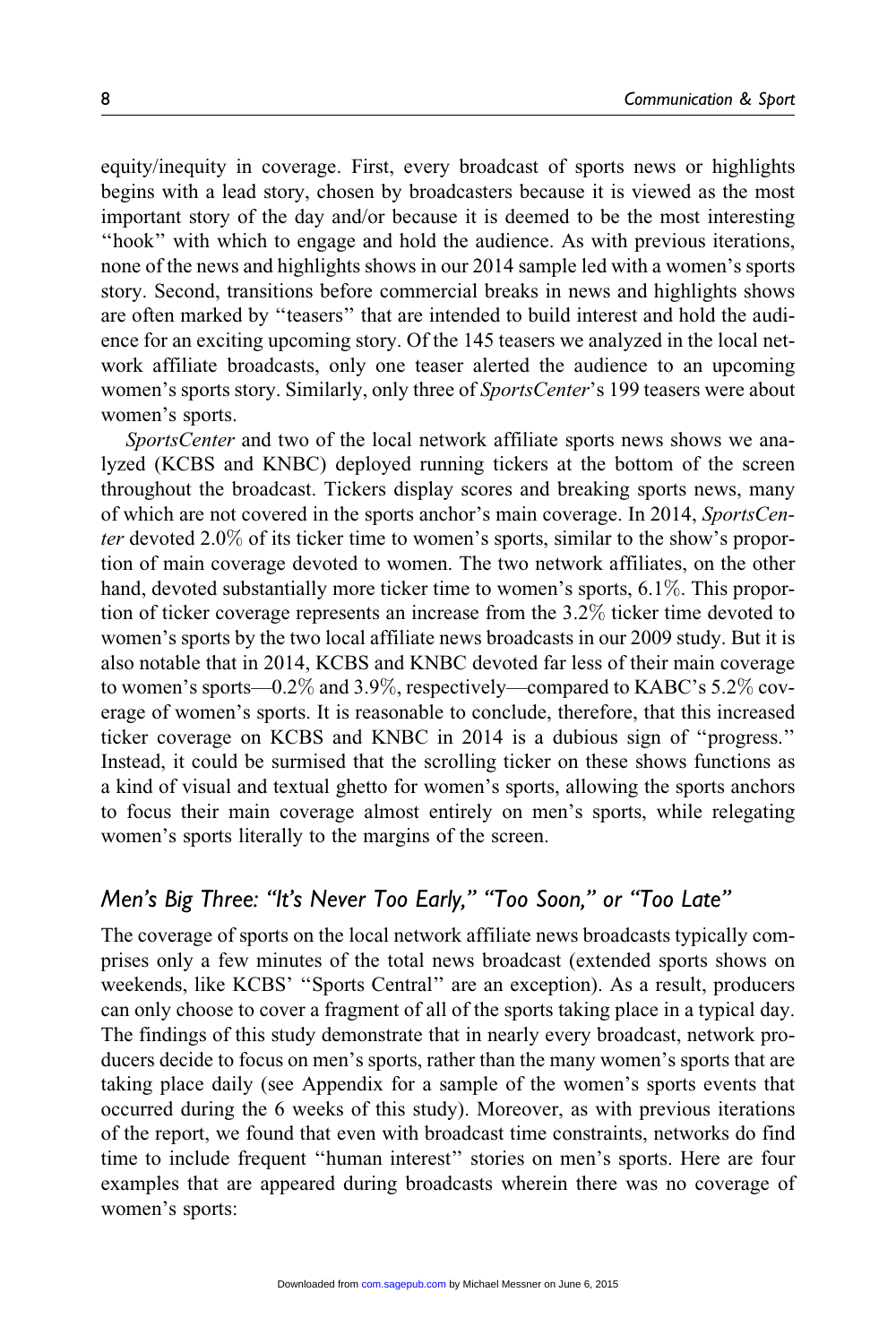- $\bullet$  KNBC's March 18, 6 p.m. sports news included a 30-s segment about a swarm of bees invading a Red Sox versus Yankees game and a 20-s segment about an 18-in. corn dog available for purchase for US\$25 at the Arizona Diamondbacks stadium.
- $\bullet$  KCBS's March 26, 11 p.m. sports news devoted 45-s to the ribbon cutting ceremony for a new restaurant that opened at Chavez Ravine owned by former Dodgers manager Tommy Lasorda.
- $\bullet$  KNBC's July 22, 11 p.m. broadcast devoted 40-s discussing whether recently traded Lakers player Kendall Marshall will be able to find a good burrito in Milwaukee. This segment included a full-screen graphic showing a map from the Milwaukee basketball arena to a Chipotle restaurant, while the commentator gave Marshall directions.
- $\bullet$  KNBC's March 18, 11 p.m. broadcast included a 55-s segment about a stray dog that fans and players subsequently named Hank who wandered into the Milwaukee Brewers' stadium. The story is about his adoption and the dog's new role as the ''spring training mascot'' for the Brewers.

These examples illustrate three dynamics that shape how news broadcasts build audiences for men's sports while positioning women's sports as unimportant and less interesting than men's sports. First, while being event driven, sports news is also presented as entertainment, often including stories that humorously portray the lighter and human side of men's sports. Second, if sufficient time exists to cover US\$25 corn dogs, swarms of bees, the proximity of Chipotle to basketball stadiums, and stray dogs wandering into a professional sports stadium, it is simply untrue that there is not enough time to cover women's sports. Instead, producers and commentators actively chose to construct an exciting and pleasurable experience for consuming the coverage of men's sports, while ignoring women's sports. Third, as the case with the rest of the sports news coverage, most of these stories focus only on certain men's sports. Put another way, it is not just women's sports that are ignored on these shows. There is inequitable coverage across different men's sports as well. Billings and Young (2015) observe men's sports other than the ''big three'' like golf, National Association for Stock Car Auto Racing, and tennis are often relegated to sports news secondary platforms (ESPN3, ESPNU, and other regional networks). Similarly, as with previous iterations of this study, the vast majority of reporting in 2014 was devoted to the big three—men's basketball (professional and college), men's football (professional and college), and men's baseball (mostly professional). As Figure 3 shows, the combined (main and ticker) coverage of all of the news and highlights broadcasts in our study devoted 74.5% of their time to the big three. This is slightly higher than the 68% proportion of coverage received by men's big three in our 2009 study.

As we noted in our 2013 publication (Cooky et al., 2013), although some argue that there are fewer women's sports events to cover, news and highlights shows keep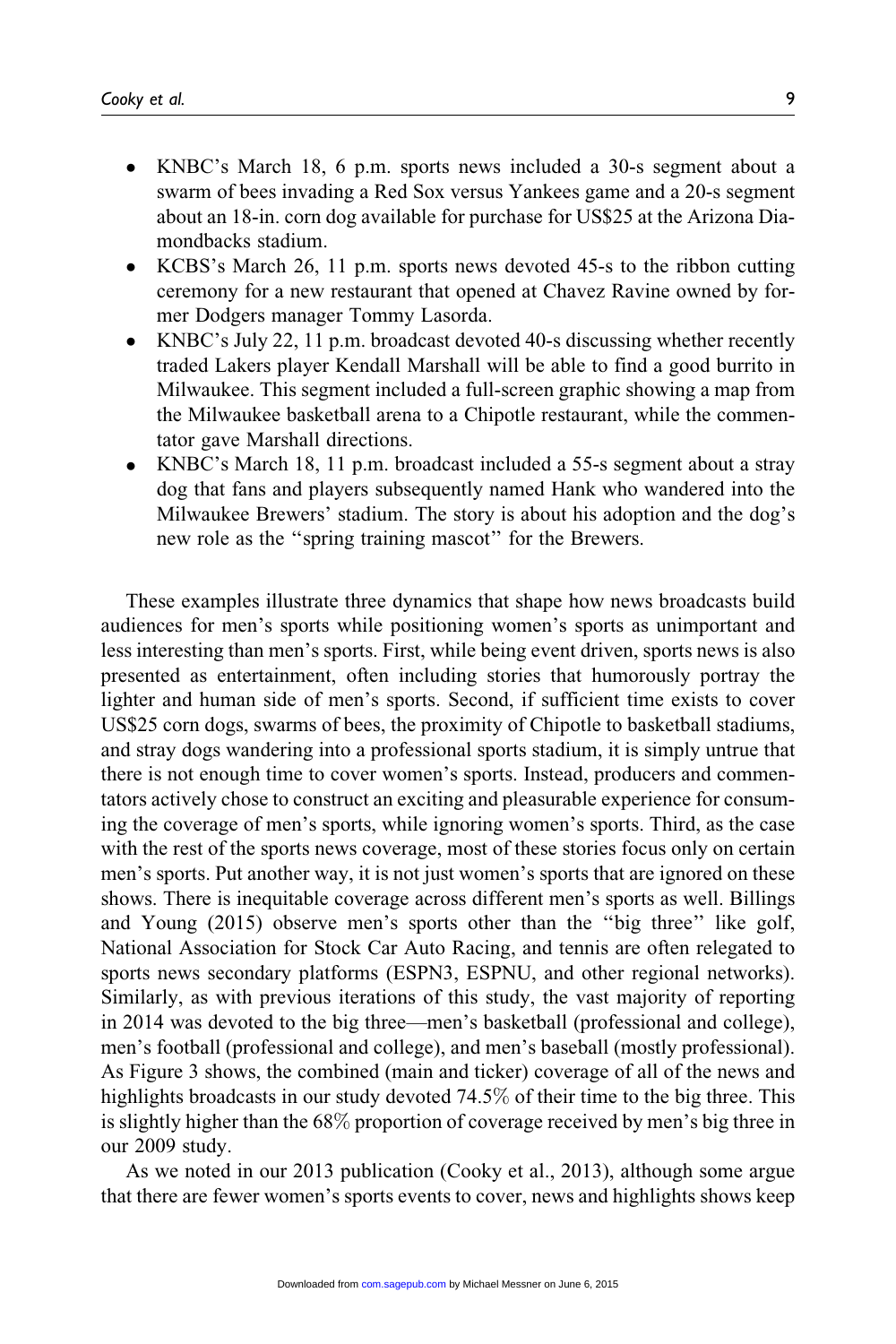

Figure 3. Total sports coverage (main plus ticker) on local network affiliates and SportsCenter, 2014.

the focus on the big three even during their off-seasons. Four examples illustrate this pattern:

- $\bullet$  On KABC's July 23, 6 p.m. broadcast, the news anchor introduced the sports anchor saying that he was ''Gonna talk about college football, it's never too soon!'' The sports anchor agreed and began discussing a 77-s story that previewed University of California, Los Angeles's (UCLA) and University of Southern California's (USC) season-openers set to take place in late August.
- On KCBS's July 17, 6 p.m. broadcast, the sports anchor introduced the broadcast explaining to viewers, ''When I say never, I mean it's never too early to start talking about the National Football League!'' which began a 78-s story about the National Football League (NFL) media tour for Thursday Night Football.
- $\bullet$  On KABC's July 15, 6 p.m. broadcast, the main news anchor introduced the sports anchor by saying, ''And yep, it is a bit early in the year, but it's never too soon to think about the NBA.'' The sports anchor replied, ''That's right, it's just around the corner.'' Although it was still midsummer, he acknowledged, ''it's never too early to talk about opening night,'' which is ''161 more shopping days'' from now.
- On the July 17, broadcast of ESPN's SportsCenter, embedded in a longer segment on the NBA Cleveland Cavaliers' deal with LeBron James and an offer extended to Kevin Love, 25-s was spent on a story about a wedding in Akron, Ohio. ESPN featured a picture of a groom in his tux, standing in front of his groomsmen, all of who wore various LeBron James' jerseys.

Such gender asymmetries of out-of-season and in-season coverage of sports were especially evident in coverage of the NBA versus the coverage of the WNBA. During the playing season (and especially during the playoffs), the NBA receives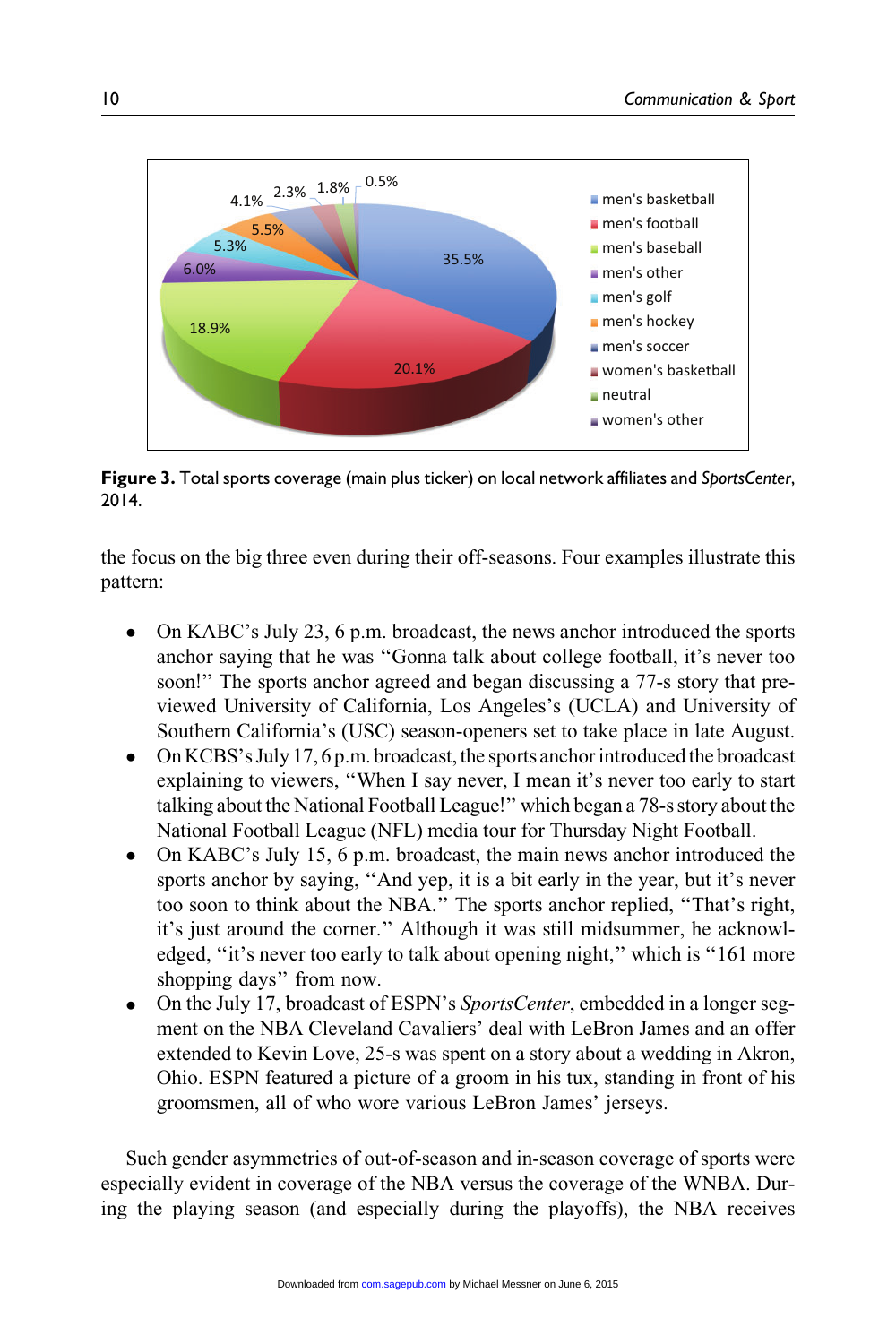|                                            | March                                 | July                                    | November                               |  |  |
|--------------------------------------------|---------------------------------------|-----------------------------------------|----------------------------------------|--|--|
| WNBA on KABC,<br><b>KNBC &amp; KCBS</b>    | (out of season)<br>0 stories: 0:00    | (in season)<br>10 stories; 7:11         | (out of season)<br>0 stories: 0:00     |  |  |
| <b>WNBA on ESPN</b><br><b>SportsCenter</b> | (out of season)<br>0 stories: 0:00    | (in season)<br>4 stories: 5:59          | (out of season)<br>0 stories: 0:00     |  |  |
| NBA on KABC.<br><b>KNBC, &amp; KCBS</b>    | (in season)<br>76 stories:<br>47:59   | (out of season)<br>68 stories:<br>48:53 | (in season)<br>71 stories:<br>01:10:23 |  |  |
| NBA on ESPN<br><b>SportsCenter</b>         | (in season)<br>56 stories:<br>1:12:23 | (out of season)<br>16 stories:<br>40:05 | (in season)<br>20 stories:<br>50:05    |  |  |

Table 1. NBA and WNBA Stories, In-Season and Out-of-Season, 2014.

Note. Shading in row indicates the difference between WNBA and NBA. NBA  $=$  National Basketball Association: WNBA  $=$  women's National Basketball Association.

bounteous daily coverage on news and SportsCenter, but it also receives frequent off-season coverage.

As Table 1 shows, the WNBA received neither this lavish in-season coverage nor a single instance of off-season coverage. Even the local angle for the Los Angeles WNBA team tended to deliver little positive news coverage. For example, on July 24, KABC included a rare story about the Los Angeles Sparks WNBA losing that day's game. The commentator joked with the news anchors, ''Mark and Michelle, the Sparks: 3 and 9, their worst start in quite some time. They keep that up, we might not show 'em again! This is a town of winners!'' The sports anchor's threat, however, jokingly intended, stood in stark contrast with KABC's and the other news shows' continued fidelity to one of that year's biggest losers, Los Angeles Lakers. Despite performing poorly for the season, the Lakers still received consistently high levels of airtime by all three local news stations, regardless of whether they were in or out of season. On the KABC's 6 p.m. broadcast on November 18, for example, the sports anchor lamented, ''Watching the Lakers this year, you know, it's been really, really tough. It's kind of like ripping a band-aid off slowly.'' But anticipating the Lakers game to be played that evening, he added hopefully, ''Well let's throw that band-aid away tonight, right?'' Similar to the lived experience of racial minorities wherein they confront the expectation to be twice as good to receive half the credit, women's sports are held to a higher standard than men's: Women's sports are deemed deserving of coverage only if and when they are winners. Ironically, the sports media used this same logic to justify their own lack of coverage of women's sports, for example, women's college basketball was presented by some sports anchors as less interesting because ''everyone knows UConn (or, in previous seasons, Tennessee) is going to win.''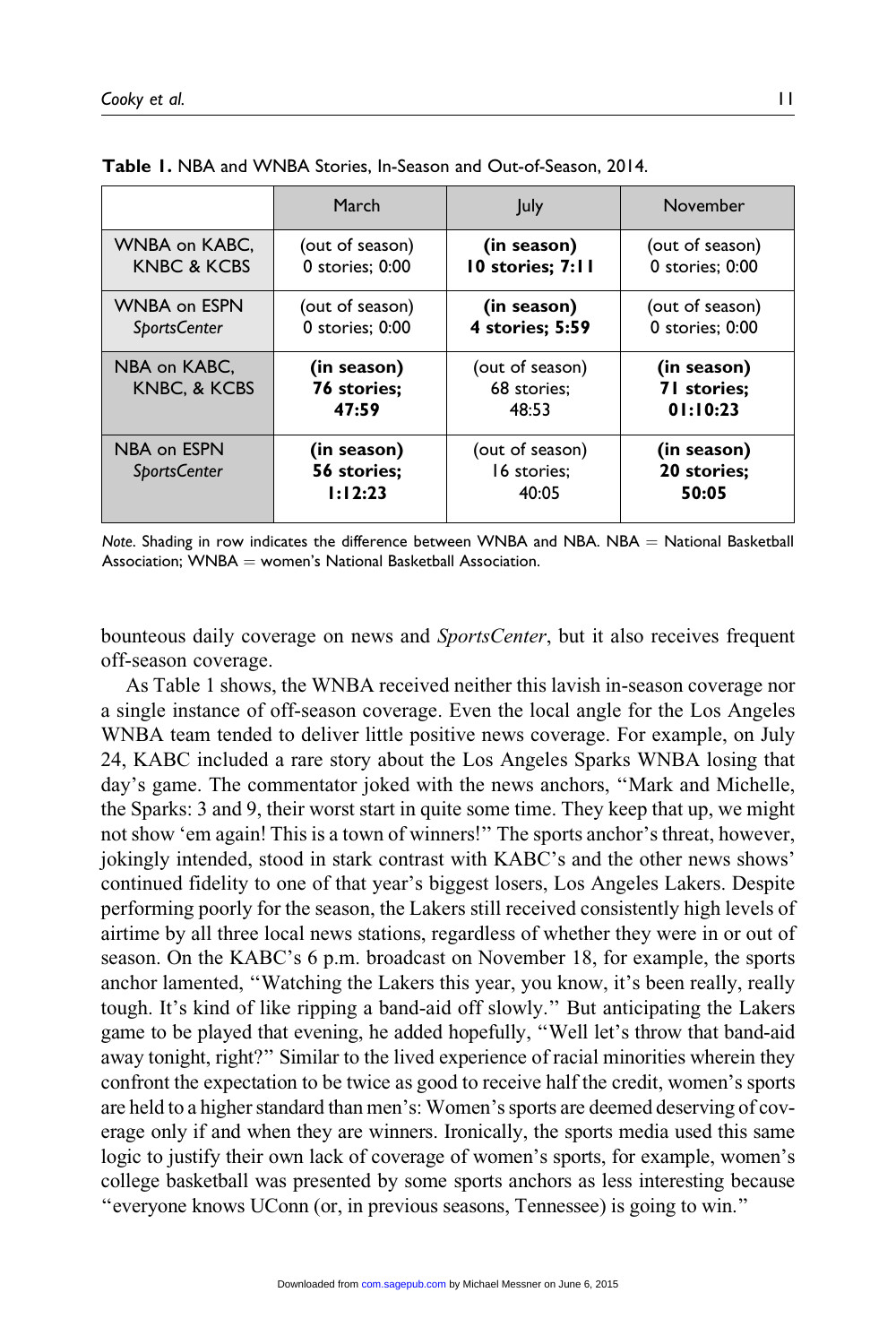

Figure 4. Women's sports coverage (main plus ticker) on local network affiliates and SportsCenter, 2014.

On the rare occasion that women's sports were covered in 2014, basketball was by far the most commonly featured sport, with 81.6% of the combined main and ticker coverage, as shown in Figure 4.

This continues a shift toward attention to women's basketball that we noted in our 2009 study. In our past studies, women's tennis was most likely to receive coverage: 43% of all women's sports coverage in our 2004 study was devoted to tennis. By 2014, tennis had shrunk to 6.4% of women's sports coverage, a distant second to basketball (golf, at 5.9%, was third). This increased coverage of women's basketball may be attributed to the growth of live NCAA women's basketball TV coverage during the past decade as well as some increase in live coverage of WNBA games. Yet, as we will see in the following section, while women's basketball comprises the majority of women's sports coverage, when compared to the coverage of men's basketball, the gender disparity in the quantity and quality of coverage of basketball is evident.

#### March Madness, Still Mostly for Men

As in past iterations of our study, we found it useful to compare news and highlights coverage of the women's and men's NCAA basketball tournament. Unlike many sports, where there are major structural asymmetries that at least partly explain differences in reportage, for example, the existence of no women's equivalent to men's college football, the NFL, Major League Baseball (MLB), National Hockey League (NHL), or the fact that the WNBA has a far shorter season than the NBA and is scheduled during a different time of the year (summer), the women's and men's NCAA tournaments are equivalent events, played during the same several week span. As such, they provide a source ripe for quantitative and qualitative comparison.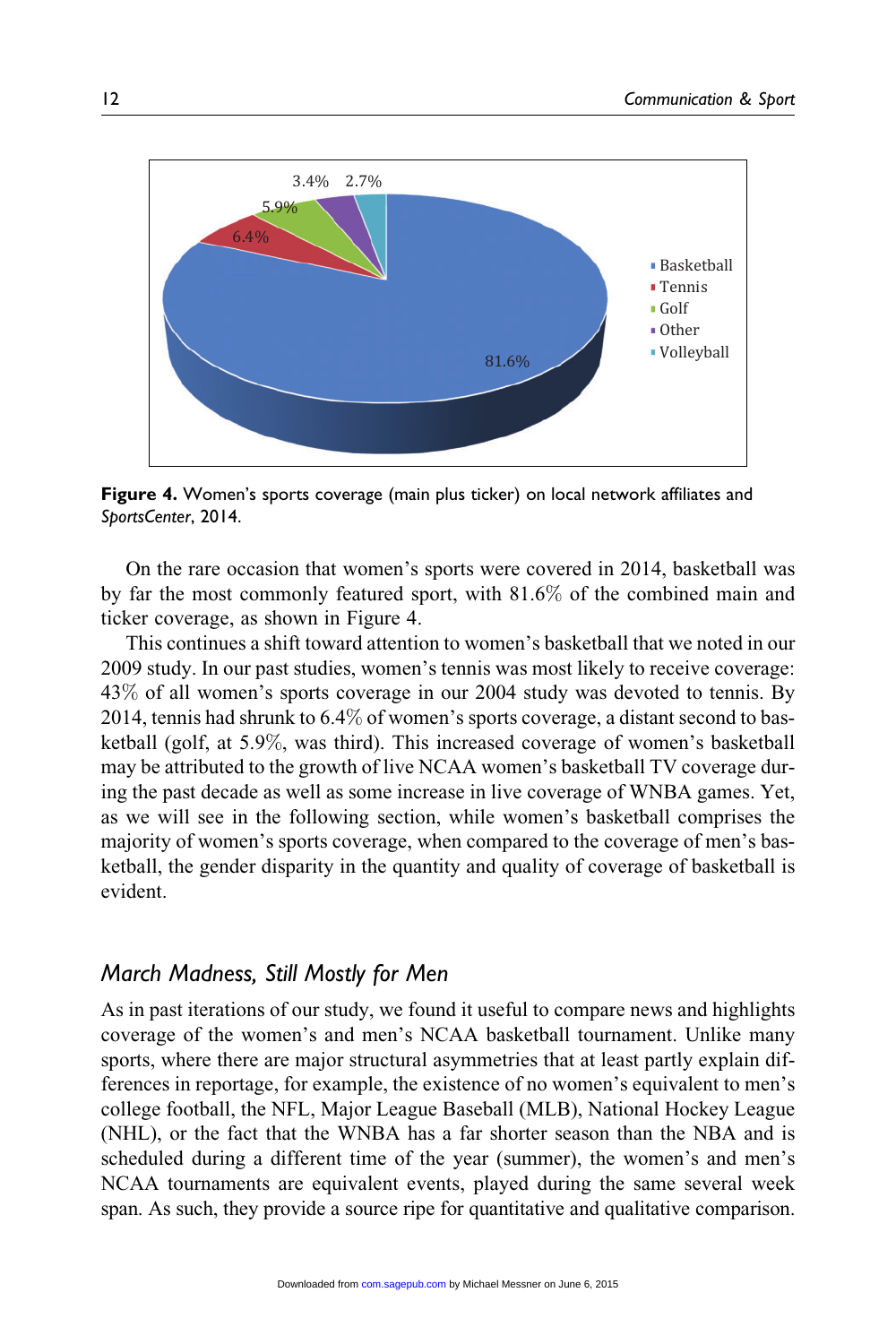|                                                                                      | Men's NCAA<br><b>Basketball</b>             | <b>Women's NCAA</b><br><b>Basketball</b> |
|--------------------------------------------------------------------------------------|---------------------------------------------|------------------------------------------|
| KABC, KNBC, and KCBS, main<br>coverage                                               | 120 Stories: 1:26:06                        | 9 Stories: 03:37                         |
| KABC, KNBC, and KCBS, ticker<br>coverage                                             | 108 Stories; 1:14:10                        | 24 Stories; 08:43                        |
| <b>ESPN</b> SportsCenter, main coverage<br><b>ESPN</b> SportsCenter, ticker coverage | 83 Stories; 2:21:32<br>180 Stories: 3:00:55 | 8 Stories; 09:24<br>18 Stories; 15:05    |

| <b>Table 2.</b> Men's and Women's NCAA Basketball Stories, March 2014. |  |
|------------------------------------------------------------------------|--|
|------------------------------------------------------------------------|--|

Note. Shading in row indicates the difference between local affiliates and ESPN. NCAA  $=$  National Collegiate Athletic Association.

As Table 2 shows, the coverage of the women's and men's NCAA tournament during our March 2014 sample was highly uneven. Neither the local network affiliate news broadcasts nor Sports Center devoted many stories in their main coverage to the women's tournament. There were 9 stories or 3 min and 37-s of coverage of the women's NCAA tournament on the local affiliates compared with 120 stories or 1 hr, 26 min and 6-s of coverage of the men's. ESPN had more coverage of the women's tournament than the local affiliates, 8 stories or 9 min and 24-s but spent 2 hr, 21 min and 32-s covering 83 stories on the men's tournament. For the most part, these shows relegated coverage of the women to the ticker, though even that coverage was scant compared with ticker coverage of the men's tournament. For example, ESPN had just over 3 hr of coverage of the men's tournament on their ticker and only 15 min of the women's tournament. This gender asymmetry echoed our findings in previous studies, but was a bit surprising, for two reasons. First, as we noted above, in recent years basketball has become by far the most reported-on women's sport (in the United States). Second, given that live coverage of the women's NCAA basketball tournament games (and regular season NCAA basketball games) has become far more prevalent over the past decade (ESPN has broadcast the tournament in its entirety beginning in 2003), and the quality of the women's live broadcasts has so vastly improved, we expected to see even more coverage of the women's tournament in our 2014 sample. Nevertheless, the coverage of the women's NCAA tournament remained dismally low, as it had been in 2004 and 2009.

Of the few times they did mention the women's tournament, commentators symbolically yawned at the predictable outcome of another University of Connecticut championship. Even the local angle for the Los Angeles news shows—appearances by USC's and California State University Northridge's women's team in the tournament—barely nudged the women's tournament into some local news broadcasts. On Monday March 17, for example, the KNBC 6 p.m. broadcast sandwiched a story about USC women's tournament game between two men's sports stories: on the front end, a 28-s segment about the grandson of St. Joseph's men's basketball head coach, Phil Martelli. The story included footage and commentary that described the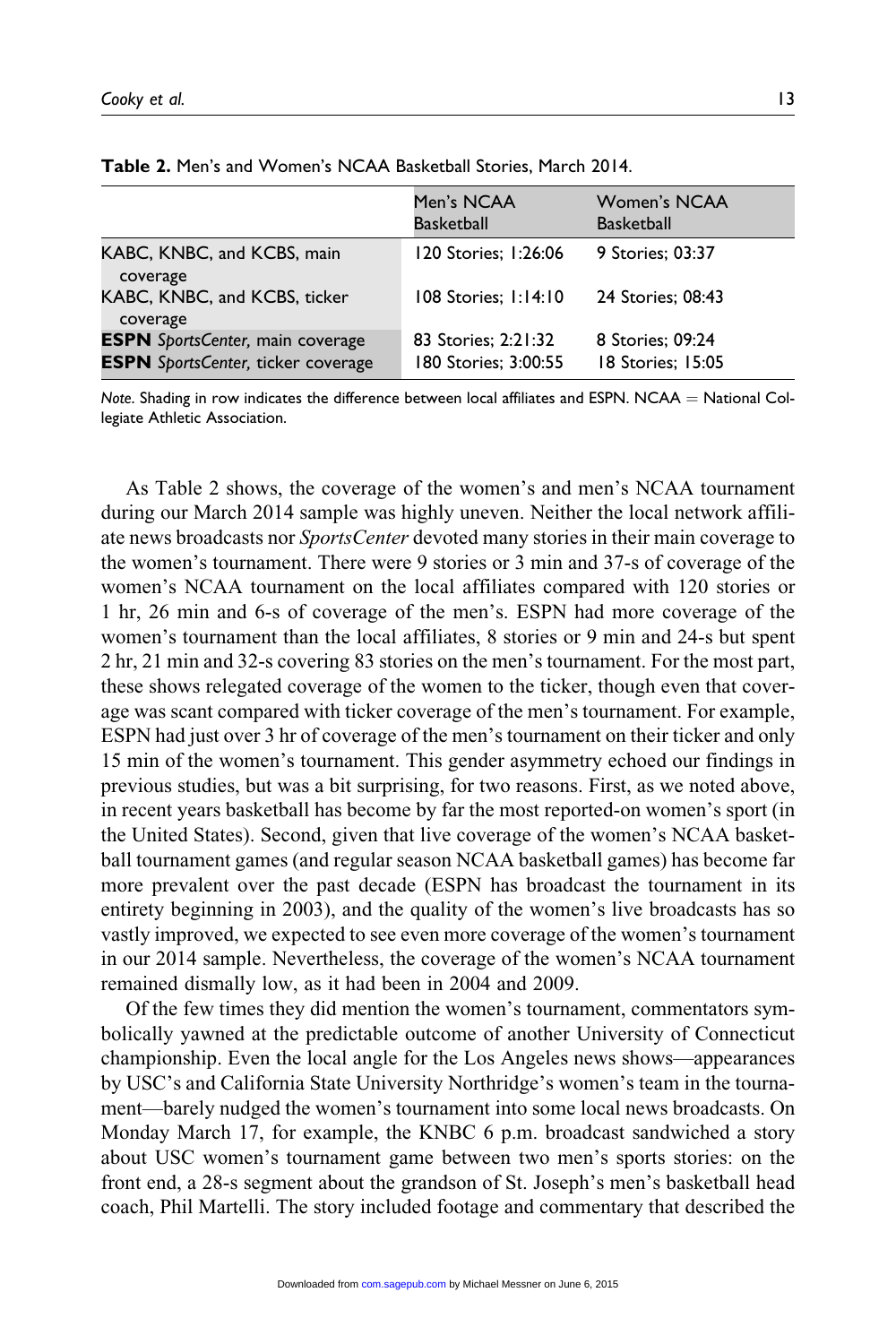4-year-old ''mini-Martelli'' as ''adorable'' while mimicking his grandpa's sport coat, tie, and gestures during the game. The story concluded with the news that ''St. Joseph's won the ball game earning a birth in the big dance!'' In comparison, the 7-s segment on the women's tournament included only this verbal commentary, ''Sticking with USC, congratulations to the Women of Troy who learned tonight they are a ninth seed in the women's basketball tournament. They'll play St. John's in the first round.'' The broadcast then transitioned to a 78-s segment on college football spring training practice and the relationship between the new head coach of the USC football team, Steve Sarkisian and one of his assistant coaches. This broadcast illustrated two thematic patterns: First, news shows lavished a significant portion of their ''March Madness'' coverage time to a soft news story about the men's basketball, specifically about a coach of a team located in Philadelphia, Pennsylvania, than to a local Division 1 women's team that had made the NCAA tournament. Second, even when out of season, USC football received more coverage and higher quality coverage than a currently successful in-season USC women's basketball team.

Meanwhile, on the men's side, the local angle apparently could not have been more exciting. A March 26 KABC story about the UCLA's men's team illustrates how news programs generate interest for men's basketball. The 73-s segment began in the newsroom, with one of the news anchors introducing the sports commentator, saying, "And tomorrow, oh boy, that game, UCLA, Florida, that could be a good one.'' The sports commentator nods and says, ''I think it is. I think it's gonna' go down to the wire.'' The sports anchor then proceeds with a story that includes an interview with UCLA coach Steve Alford, on-screen graphics that show the team's recent history in the tournament as well as game footage and commentary about UCLA's opponent, the number one seed ''sensational'' Florida Gators. The commentator then gushes longingly about UCLA's main hope for an upset, ''6-foot 9 Kyle Anderson, a point guard, is a game-changer.''

#### Building Excitement for Men's Sports

Although news and highlights on women's sports are still few and far between, the technical production and framing of these stories have improved over time. Unlike our early studies, when most women's sports stories were short verbal-only reports, many women's sports stories in 2014 supplemented verbal commentary with on-screen graphics and game footage in ways similar to reports on men's sports. However, we found that men's sports were presented with far more enthusiasm and excitement, the commentators consistently deploying vocal inflections, high-volume excitement, and evocative descriptors. Listening to commentators describe a women's sports event was usually like hearing someone deliver a boring afterthought, with an obvious lack of enthusiasm. Watching stories of men's sports was frequently akin to watching that classic 1960s "Batman" TV show—(Bam! Pow!) with viewers treated to plenty of visual action accompanied by a barrage of exciting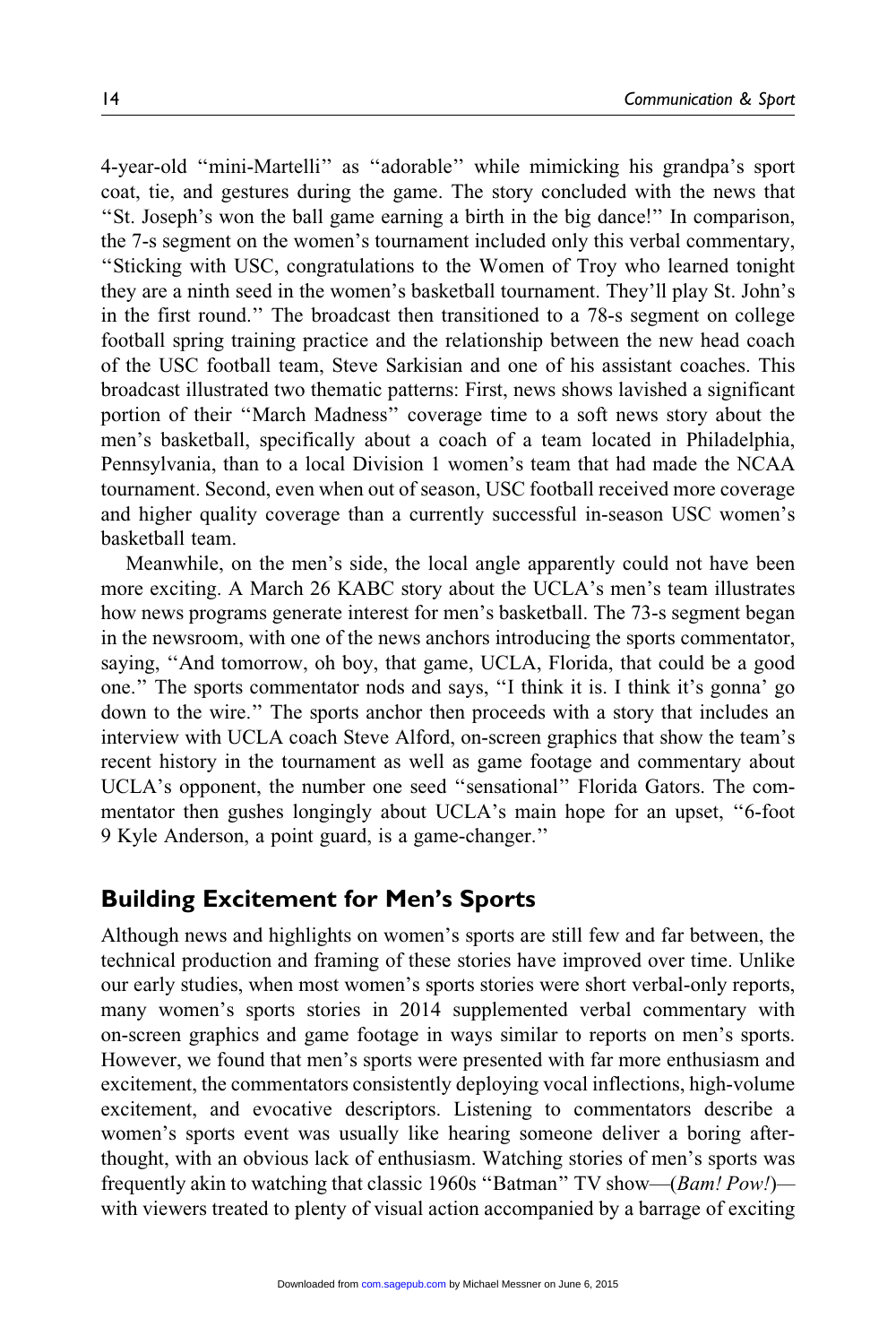spoken action descriptors. We collected many of the common action descriptors deployed by news and highlights commentators when presenting men's sports and present in the following paragraph. The reader should imagine male sports anchors delivering these descriptors in an excited, modulated, rapid-clipped, amplified voice—often literally yelling:

Bingo, a thriller, rabid fans, smoked a laser, a battle, big shot, huge, threw down the dunk, hit an absolute bomb, awesome, exciting, smoked one to right field, ripped a double, drilling a ball to center field, unloaded a hit, clawed their way back into the game, a commanding lead, draining a great shot, he nails it, going full throttle, dialed in and in complete control, sending a rocket over the wall, punished the opponent, mowed down the batter, toe-to-toe battle, flying through the air, a great grab, sensational, really unbelievable, a great one, attacking, drilled one from long-range, a heavy-weight clash, a thunderous dunk, amazing, simply mind-blowing, on fire, picture perfect, explosion, revved up and ready to go, gorgeous dunk—bam, spectacular, unbelievable, another beauty, electric, dominant, brilliant, outstanding, a master of the position, incredible, forceful, a weapon, a rock star, like a man possessed, that is just stupid good, instant awesome!

Such colorful commentary, so common in nearly every story about men's sports, plays an important role in generating excitement and ongoing interest in men's sports (Messner, Dunbar, & Hunt, 2000). SportsCenter is particularly adept at maintaining this level of enthusiasm for men's sports, a typical example of which came from their July 14, 2014, description of highlights from the MLB All Star Home Run Derby, during which one of the anchors says that a player brought Jose´ Bautista some Gatorade, ''just to cool him down a little bit because he was on fire!'' Later in the same segment, the sports anchor discusses a Giancarlo Stanton's hit, ''Wow! Take another look at this one. He just absolutely destroys them! You can see the speed on that swing in real time. And you just stand and admire a shot like that.'' One of Stanton's home runs is described as ''an absolute bomb.'' As viewers are treated to more footage, Yoenis Céspedes is described as hitting "bomb after bomb after bomb," and a sports analyst gushes, "Céspedes kept getting better and better, and the home runs kept getting longer and longer and the numbers got bigger and bigger.''

By contrast, when women's sports were covered at all, they were typically couched in what can only be described as a ''matter-of-fact'' style of commentary, akin to the July 26 KABC story we opened this article with of women's beach volleyball, a segment that was presented as a brief and bland afterthought, with the accompanying commentary, "... if you have nothing else to do...." Frequently absent from such women's sports stories were the commentators' voluminous vocal inflections, exclamatory descriptions of athletic successes, and heartfelt laments of failures that saturate the commentary in men's coverage. The general lack of an excited tone and agentic language in most of the reporting on women's sports helps to mark women's sports as less interesting and, in many instances, even boring.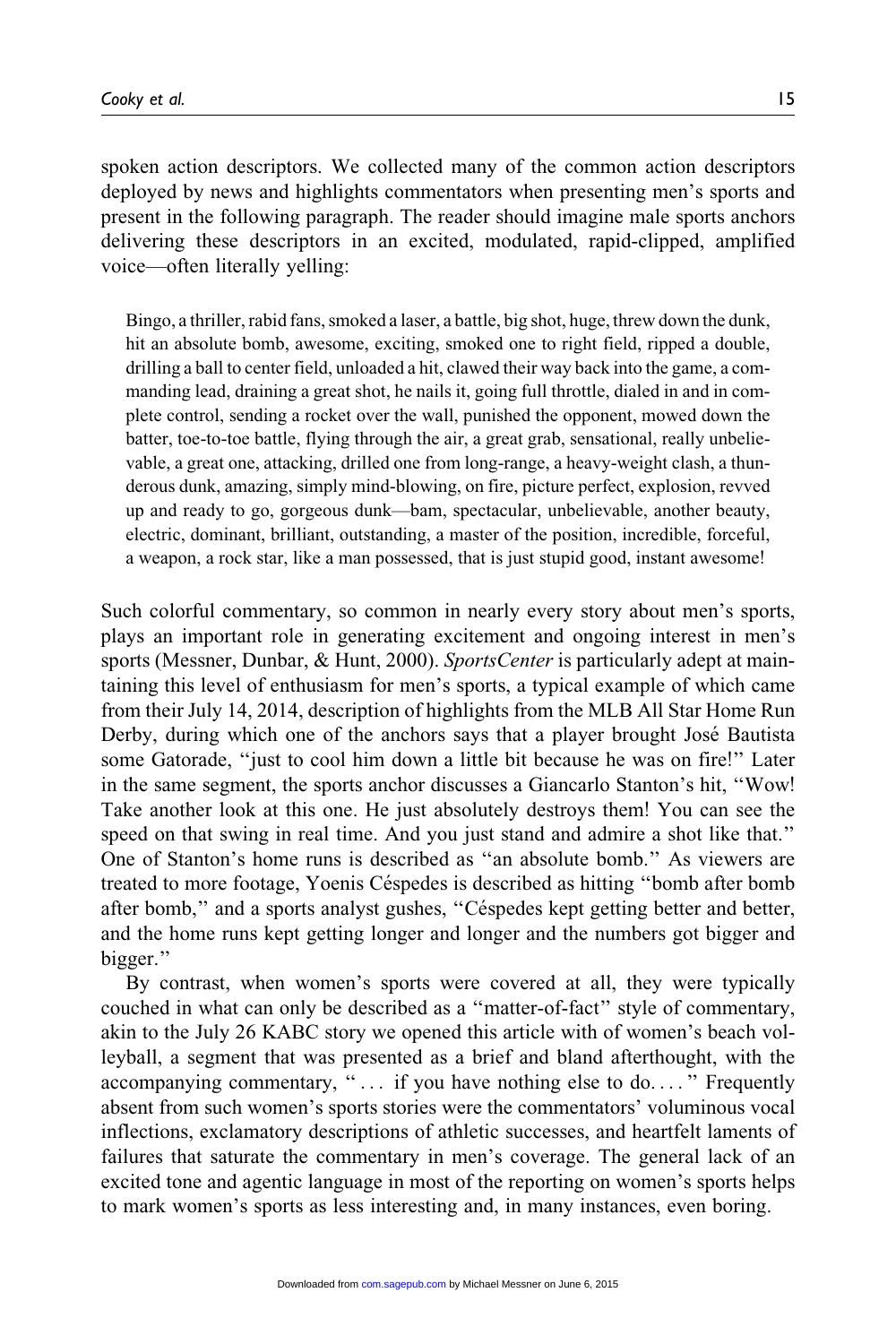In our sample, there were a small number of exceptions that showed that commentators are capable of generating some enthusiasm for women's sports stories. For instance on KABC's July 24, 11 p.m. report of a WNBA game, the commentator declared, ''the Mercury hotter than the weather! Diana Taursai setting the pace with 18 points, and DeWanna Bonner? Was boomin' from here, there, and everywhere!'' And on March 25, KNBC delivered a high-quality, local angle story on the Cal Poly Pomona women's basketball team's ascent to the Division II Final Four. With accompanying action footage, the commentator declared, ''Just give that ball to Janet Blackwell and get out of the way! She scored a game high 35, lifting the Broncos into the Division II Final Four, with an 81-61 win over Edinboro.'' Footage of the team celebrating afterward was shown. Combining good technical production with enthusiastic reporting, this was one of highest quality segments about women's sports in our local network affiliate news sample.

## Ambivalent Delivery

On several of the rare occasions when commentators mustered high technical production along with enthusiastic delivery for a women's sports story, they also infused a level of ambivalence into the story's frame. One of the longest (2:37) and high-quality segments on women's sports in our sample was a July 22, KNBC story covering former USC (college) and LA Sparks (professional) basketball star Lisa Leslie's induction into the women's basketball Hall of Fame. The story featured some visual player footage and included respectful commentary that noted Leslie's many championships and awards. At the end of the segment, however, Leslie is shown holding her baby, as the commentator reports that Leslie ''... retired from the league in 2009, and now she enters the Hall of Fame!'' Footage of her dancing on the court with her child is shown as she says, ''Being a wife and a mom is just my favorite title. People always ask me if I miss playing basketball and I'm like, absolutely not, because I love being a wife, cooking and being home. I'm kind of a stay at home mom even though I have about ten jobs.'' She laughs as the segment ends. Similar versions of this story ran on the July 19, 11 p.m. broadcast (37-s) and again on the July 22, 11 p.m. broadcast (63-s), which represented nearly half (4:17 of 10:30 min) of the total main coverage of women's sports on KNBC in our study. Thus, an ambivalent story about a prominent, successful female athlete that framed her accomplishments alongside motherhood was the dominant representation of women's sports, both qualitatively and quantitatively, on KNBC.

SportsCenter's July 18th broadcast ran an in-studio interview with WNBA star Candace Parker, similar to the Lisa Leslie story in its length (1:38), its high quality, and also in its gender ambivalence. The segment opens with game footage clips of Parker scoring a basket, along with commentary from the game, ''Wow! Candace Parker! What a move!'' Another clip of Parker holding a trophy above her head is shown. A graphic with her picture and ''Candace Parker'' in text along with the Sparks logo appears across the screen. The camera then transitions to interviewer Stan Verrett with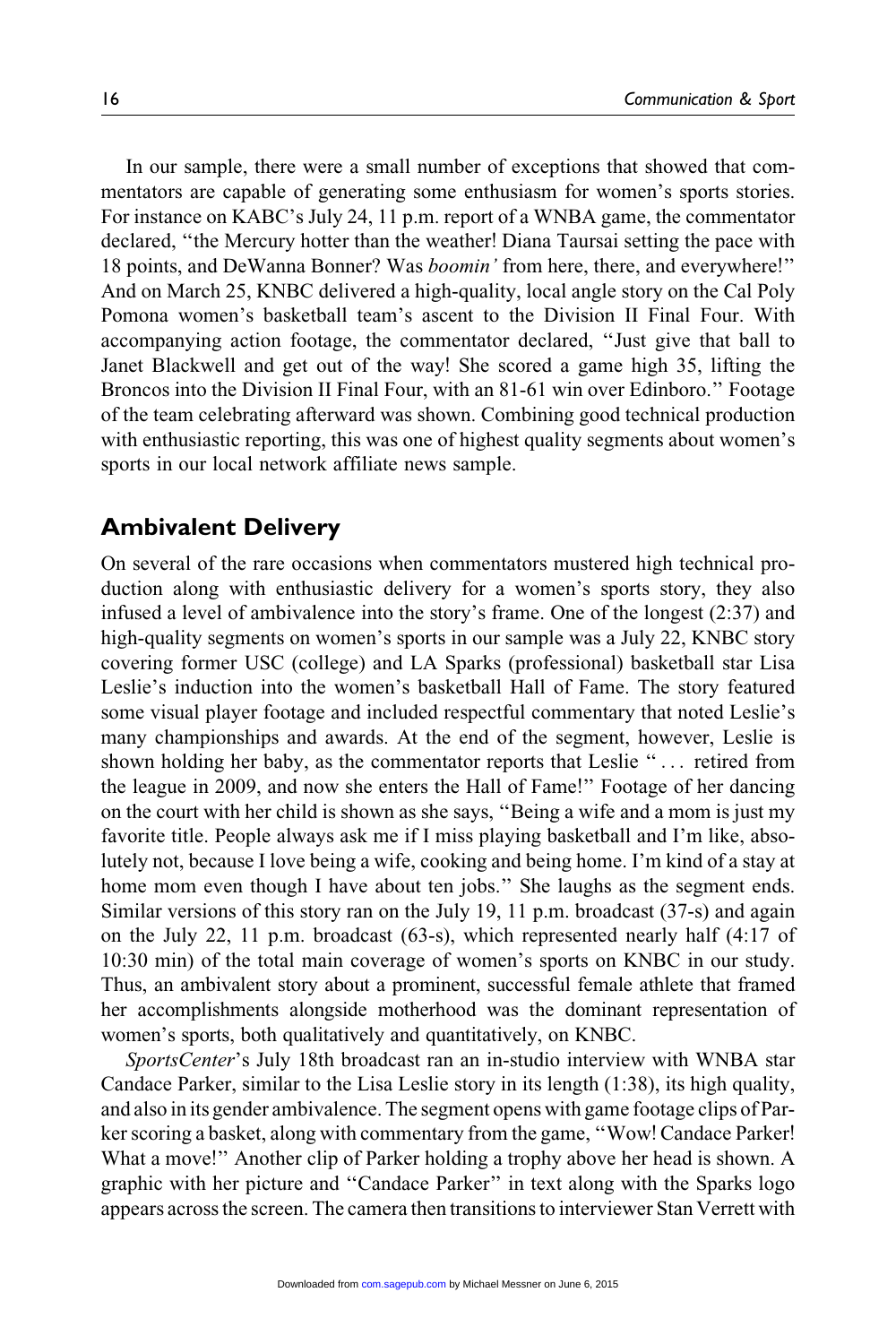Parker (in a dress and full makeup) in studio sitting in two chairs. As she is interviewed about the recent season and about her WNBA team's financial vulnerabilities, an onscreen graphic appears at the bottom of the screen showing Parker's statistics, including 2-time WNBA most valuable player and 3-time All Star. The interviewer then asked, ''We always see you with your daughter, Lailaa [Parker, off camera, replies, "Yeah"], How do you balance being the centerpiece of a franchise with being a centerpiece of a little girl's life as well?'' Parker replies, ''It's a lot of work. It's the hardest job I've had to do, but you know, seeing her smile and realizing, you know, when you walk through the door, basketball doesn't matter. She just wants me to be mom.''

These two stories on Lisa Leslie on KNBC and on Candace Parker on ESPN were long segments with very high production values and respectful commentary. Both Leslie and Parker were featured because of their dominance and stature in the sport of women's basketball. But we found it notable that each piece eventually meanders to the theme of motherhood. Scholars have noted how professional women's sports are frequently framed by commercial interests and media in ways that highlight women athletes' heterosexual attractiveness and/or roles as mothers (Kane et al., 2013). ''Other'' women—those who are single, or who are lesbians, or who might not be viewed as conventionally attractive—are rarely given the same attention by media, sports promoters, or advertisers (Cooky et al., 2010). It is difficult to imagine a sports anchor or journalist questioning a prominent male athlete—say, a LeBron James or Derek Jeter—''How do you balance being the centerpiece of a franchise with being a centerpiece of a little girl's [or boy's] life as well?" Yet, as with previous iterations of the report, the framing of women as mothers is quite frequent, and yet it is a far cry from the overtly sexist and insulting stories that were found in our studies of 15 and 25 years ago. However, such framings of high-profile, successful women athletes, when juxtaposed with the fact that such issues are rarely, if ever, brought into stories about men athletes, reveal a gender asymmetry that subtly communicates ambivalence about women athletes (Duncan & Hasbrook, 1988). Indeed, we began to see this shift from overt sexism to ambivalence in our 2009 study, where we observed women athletes increasingly depicted not as sex objects or as jokes but as mothers, girlfriends, or girls next door (Cooky et al, 2013). When contrasted with the excited commentary and agentic tone utilized in the coverage of men's sports, this ambivalent delivery further marginalizes what little coverage of women's sports exists within the broadcasts, and as we noted in our 2009 study, does little to build audiences for women's sports and reaffirms men's sports as the institutional center of sports (Messner, 2002).

#### ''It's Dude Time''

During a November 14, 2014, broadcast of *SportsCenter*, the sports anchor introduced the show's NHL analyst, exclaiming, ''It's dude time!'' While it is common for sports anchors to present ice hockey as one of the more extremely aggressive masculine sports, the sports anchor's comment made us wonder, when are these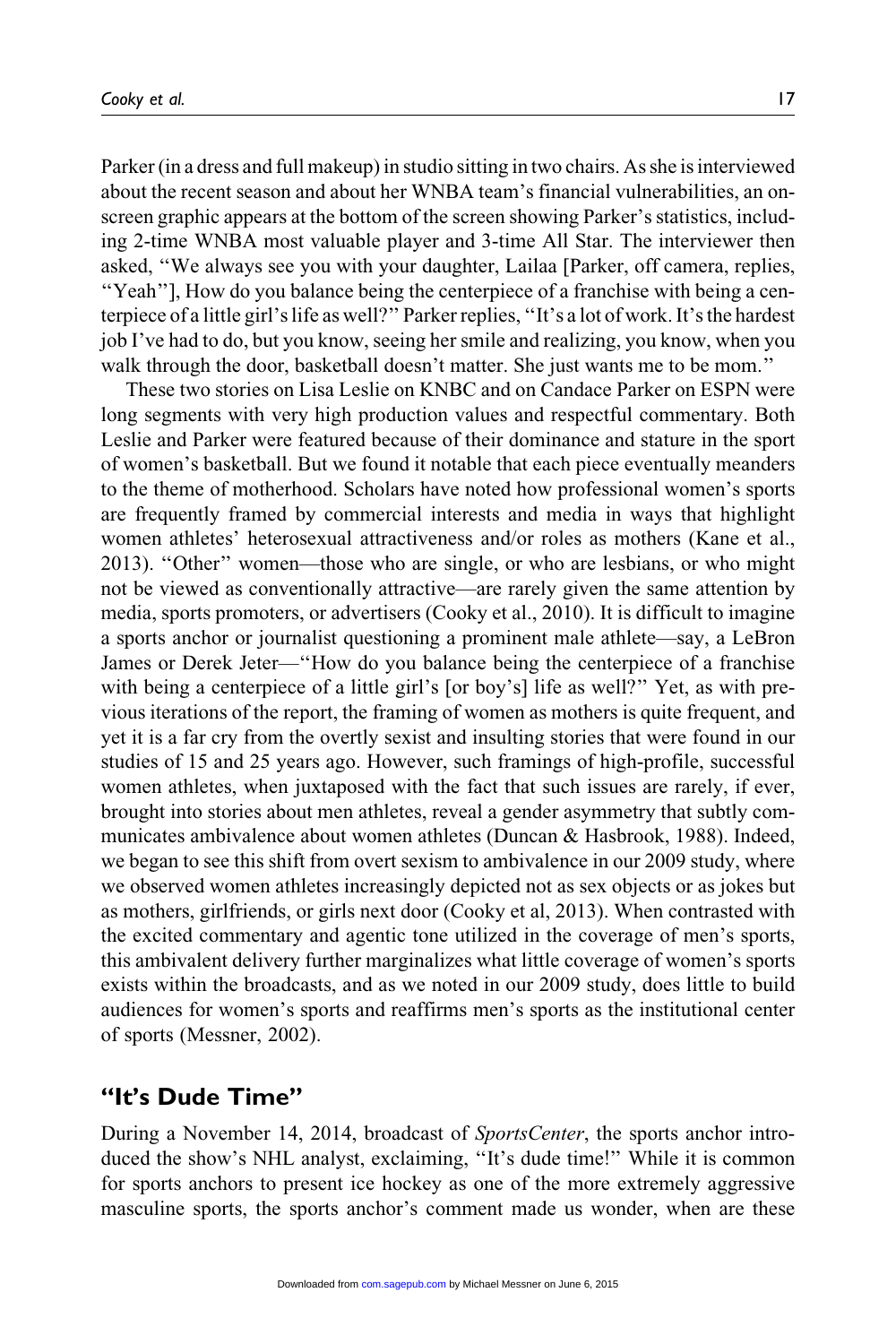|                                              | WM  | RM             | I M | AM | WF. | BF         |              |     | LF AF Other | Total |
|----------------------------------------------|-----|----------------|-----|----|-----|------------|--------------|-----|-------------|-------|
| <b>KNBC</b>                                  | 55  |                | 25  | 0  | 0   | 0          | 0            | 0   |             | 80    |
| <b>KABC</b>                                  | 36  |                | 0   | 41 | 0   | 0          | 0            | 0   | 0           | 78    |
| <b>KCBS</b>                                  | 13  | 48             | 0   | 0  | Ш   | 0          | $\mathbf{2}$ | 0   | 0           | 74    |
| <b>ESPN</b>                                  | 24  | $\overline{2}$ |     | 0  | 0   | 0          | 0            | 0   | 0           | 37    |
| Total                                        | 128 | 6 I            | 26  | 41 | Ш   | $^{\circ}$ | 2            | 0   | 0           | 269   |
| Percentage of total count 47.6 22.7 9.7 15.2 |     |                |     |    | 4.1 | 0.0        | 0.7          | 0.0 | 0.0         | 100.0 |

Table 3. Race and Sex of Anchors and Coanchors on Local Affiliate Networks and ESPN, 2014.

Note. WM = White male: BM = Black male; LM = Latino male; AM = Asian/Asian Pacific Islander; WF = White female; BF = Black female; LF: Latina; AF: Asian/Asian Pacific Islander; Other: for example, Indian male, Armenian male.

Table 4. Race and Sex of Ancillary Announcers on Local Affiliate Networks and ESPN, 2014.

|                                             | WM | ВM | I M | AM. | WF   | BF      | LF | AF  | Other    | Total |
|---------------------------------------------|----|----|-----|-----|------|---------|----|-----|----------|-------|
| <b>KNBC</b>                                 |    |    | 9   | 0   | 0    | 0       |    |     |          |       |
| <b>KABC</b>                                 | 4  | 0  | 0   | 0   | 0    | 0       | 0  | 0   | $\Omega$ | 4     |
| <b>KCBS</b>                                 | 3. |    | 0   | 0   | 0    | 0       | 0  | 0   | 0        | 4     |
| <b>ESPN</b>                                 | 39 | 4  |     | 0   | 9    | 2       | 0  | 0   |          | 57    |
| Total                                       | 48 | 5  |     | 0   | 9    | 2       | 0  | 0   |          | 76    |
| Percentage of total count 63.2 6.6 14.5 0.0 |    |    |     |     | 11.8 | 2.6 0.0 |    | 0.0 |          | 100.0 |

Note. WM  $=$  White male; BM  $=$  Black male; LM  $=$  Latino male; AM  $=$  Asian/Asian Pacific Islander; WF  $=$ White female;  $BF = Black$  female;  $LF = Latina$ ;  $AF = Asian/Asian$  Pacific Islander; Other  $=$  for example, Indian male, Armenian male.

shows not "dude time?" After all, nearly all of the segments we analyzed on *Sports*-Center and on the local network affiliate newscasts covered the major men's sports. Moreover, sports news and highlight anchors remain, as in the past, racially diverse but mostly male. Table 3 indicates that of all the news and highlights shows we analyzed, over 95% had male anchors and coanchors at the helm (all of the women anchors in our sample appeared on KCBS, which included 11 of its 74 sports broadcasts anchored by a White woman and 2 by a Latina woman).

As Table 4 shows, at 14.4%, women are only slightly better represented as ancillary reporters on sports shows. During our sample period, sports shows (most often Sports-Center) also included ''sports analysts'' in the broadcasts, 96% of who were men.

''Dude time,'' therefore, is created in news and highlights shows by a nearly constant configuration of three intertwined patterns: (1) almost entirely men's sports content, (2) delivered almost entirely by men commentators, and (3) deploying an amplified, excited style of delivery. Together, these patterns give SportsCenter and the local network affiliates' sports news shows the consistent feel of what we refer to as a ''mediated man cave''—a place set up by men for men to celebrate men's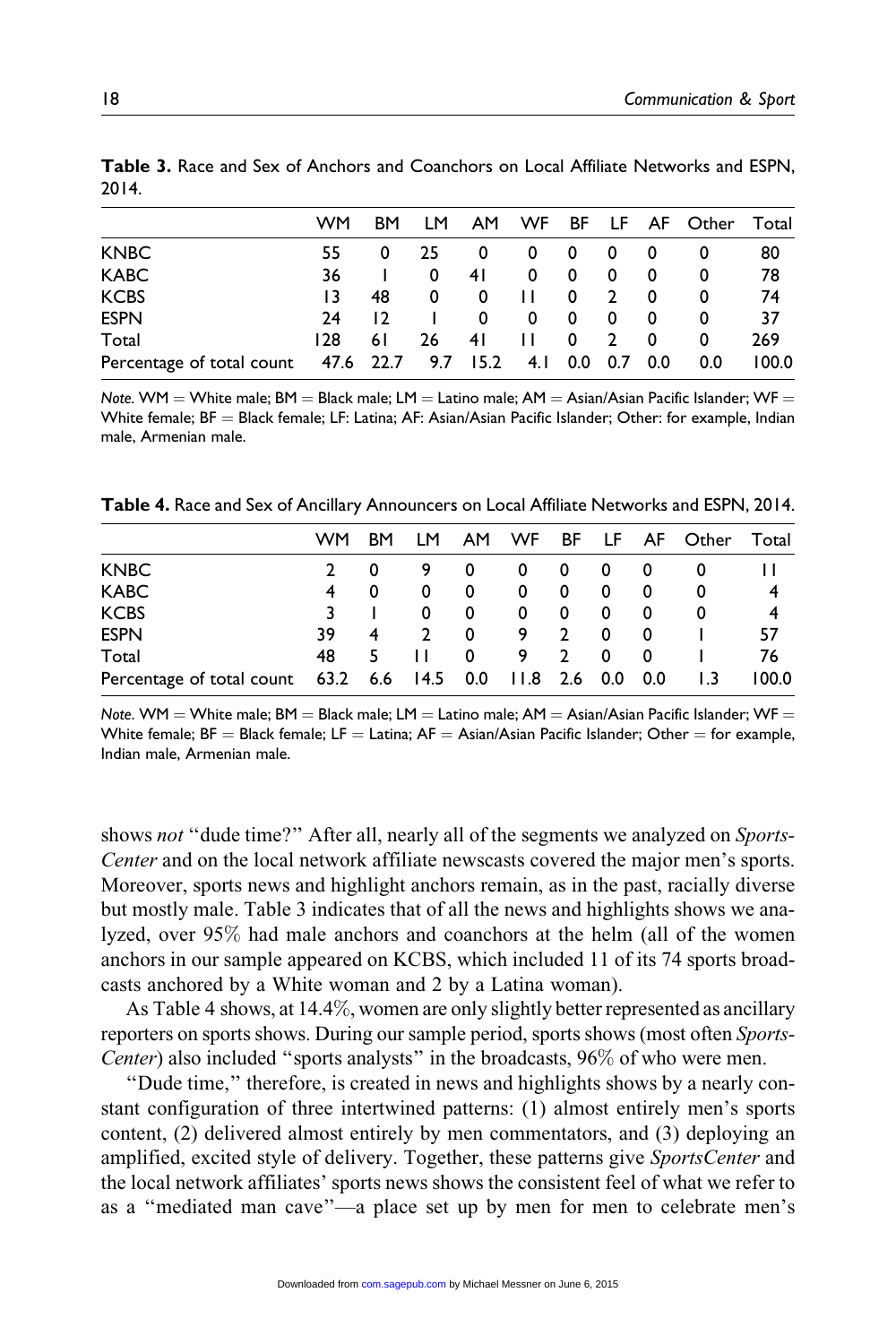sensational athletic accomplishments. Based on the dearth of coverage of women's sports across a quarter century of analysis, it seems apparent that, similar to the sports talk radio studied by Nylund (2004), women are not welcome in the mediated man cave of televised sports coverage. Indeed, KNBC's March 22, broadcast included zero coverage of women's sports but did include a message to women fans: don't get too close to the action. In a segment about the men's hockey match, Columbus Blue Jackets versus Montreal Canadiens, viewers see a woman fan banging on the glass and cheering. She suddenly gets sent flying back into her seat from the force of two hockey players colliding into the glass. The shot is replayed several times, in slow motion and from multiple angles, as the commentator says, ''the force of that sends the fan flying back into her seat. Hockey is a tough sport for players and fans, and you gotta' bet she'll think twice about getting that close again!''

#### The Unevenness of Social Change

More than four decades after the passage of Title IX, girls have dramatically increased their participation in youth and high school sports (Miller, Melnick, Barnes, Farrell, & Sabo, 2005; Sabo & Veliz, 2008). Yet stubbornly persistent conservative gender ideologies, structured inequities, and sex segregation continue to limit girls' challenge to boys' hegemony in sports (Cooky, 2009; Messner, 2011; Musto, 2014). As a tidal wave of girls' and women's participation from youth sports to college sports continues to swell, the waters of women's sport leadership as coaches and athletics directors have receded (Acosta & Carpenter, 2015; Messner, 2009). The larger picture of girls' and women's progress in sport, in short, looks less like a stalled revolution than a picture of the *unevenness of social change*, with truly dramatic, perhaps even revolutionary changes continuing in some sectors, while little or no change happens in others.

The mass sports media is certainly a site of such uneven social change in gender relations. Over the past 25 years, we have witnessed impressive growth in the quantity and quality of live televised coverage of some women's sports. Notably, when we began the gender in sports media study in 1989, there was almost no live coverage of women's NCAA basketball—even the NCAA Final Four games were, at best, televised on late-night tape-delay shot, with extremely low production values. Today, ESPN, several national networks, and regional cable channels (like the Big Ten Network) broadcast many regular-season women's NCAA games, and a large number of the women's NCAA tournaments. What's more, the production values of these broadcasts are improving dramatically, though still falling short in quality when compared with the broadcasts of the men's games. Viewers can also regularly watch live televised women's college volleyball, softball, and gymnastics, women's professional tennis, WNBA games, and other sports.

However, such growing media attention to women's sports, our study has shown, has not migrated to the nightly TV news or to highlights shows like ESPN's Sports-Center. This has two broad implications. First, sports news and highlights shows are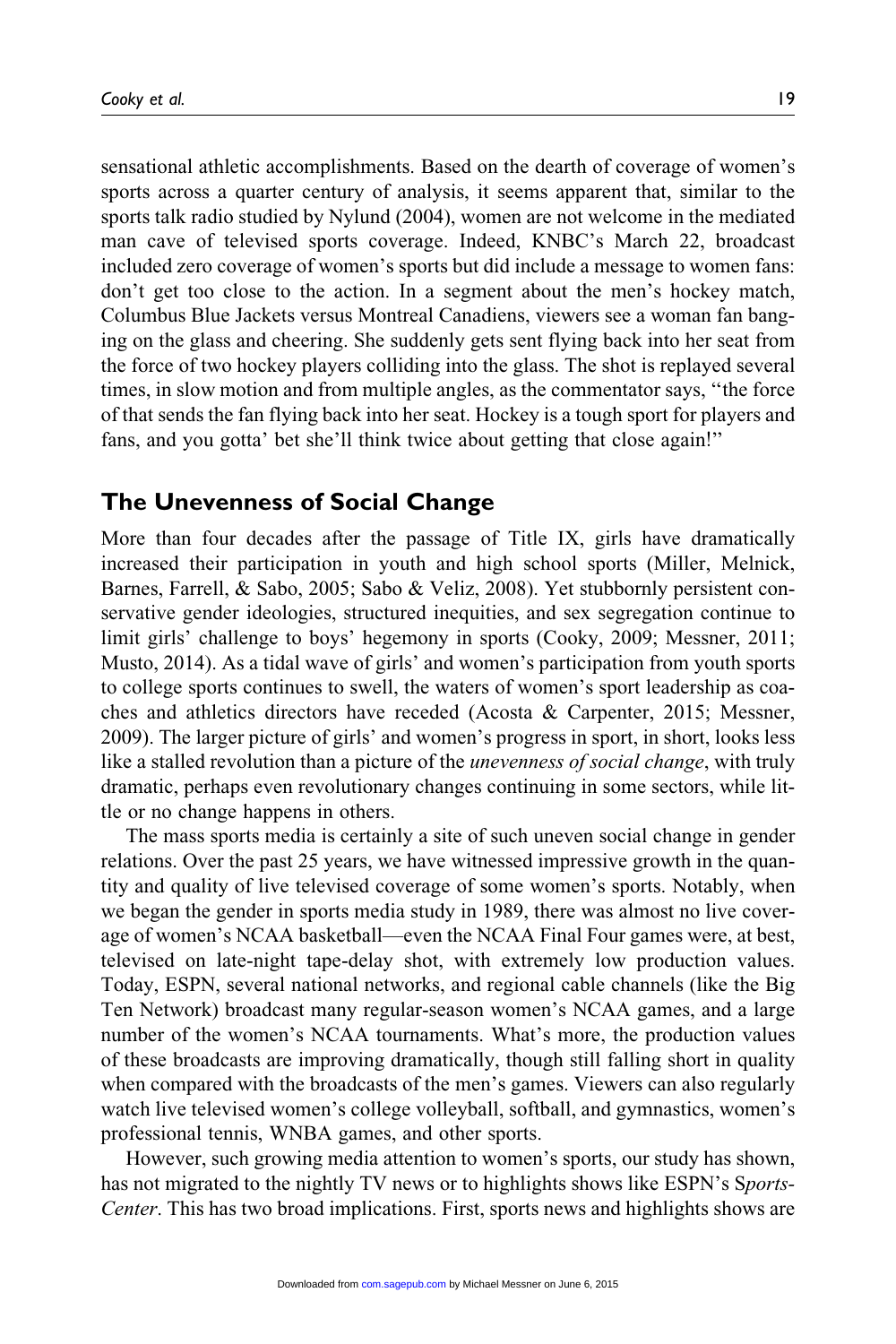part of a larger media apparatus that actively builds audiences for men's sports (Cooky et al., 2013). As long as these daily shows remain mostly silent about women's sports, the building of enthusiastic and knowledgeable fan bases for women's sports will remain stunted. Second, news and highlights shows' continued silence about women's sports has implications for broader gender relations (Daniels, 2009; Messner, 2002). Modern men's sport has played a key historical role in bolstering ideologies of ''natural'' male superiority during a historical moment when girls and women have been moving affirmatively toward equality in many social institutions (Burstyn, 1999). The daily news and highlights shows' failure to equitably cover women's sports shrouds in silence women's historic movement into sport and the impressive accomplishments of women athletes, thus retaining sport as a potent site for the reproduction of ideologies of male superiority.

In another example of uneven change, despite the deepening dearth of coverage of women's sports in our study, we have found some notable changes in the quality of TV news and highlights coverage over the past quarter century. In 1989, TV news shows devoted only 5% of their time to women athletes. And when they did cover women, it often was commonly either in the role of comical object of the sports anchor's joke or as a sexual object. In fact, these two roles were often overlapping and were given significantly more airtime than were serious and respectful stories about female athletes. For instance, in 1989 by far the longest single story (3 min, 50 s) on a woman in the 6-week period focused not on a female athlete but rather on ''Morgana, the Kissing Bandit,'' a woman with enormous breasts who had made a name for herself by running out onto baseball fields and kissing players. What was most striking about these local network affiliate news broadcasts was the confluence of, on the one hand, the conspicuous absence of coverage of women athletes with, on the other hand, the ways that women were consistently placed in the role of sexualized comic relief.

Twenty-five years later, some things have changed, while others have not. Similar to our observations in 2009, we saw little if any insulting and humorously sexualized stories about women athletes in 2014. Yet we found this ''improvement'' comes at a cost: the decline in the overall amount of coverage of women's sports over the past 25 years. It would appear that the sports media covers women's sports when it can do so in ways that conform to conventional gender norms that position women as either objects of men's (hetero)sexual desire or mothers, wives, or girlfriends. We suspect that the toning down of overtly sexist treatment of women on sports news and highlight shows is a result of public calls (including, we hope, our past research reports) for respectful coverage of women's sports. But a decline in overt sexism, while certainly welcomed by many, is not synonymous with respectful coverage.

What would respectful coverage of women's sports on news and highlights shows actually look like? Not simply, we emphasize, a lack of sexist verbal abuse directed at women, but instead an active agenda of positive change that includes three policy benchmarks that producers, commentators, and sports anchors could achieve over the next 5 years: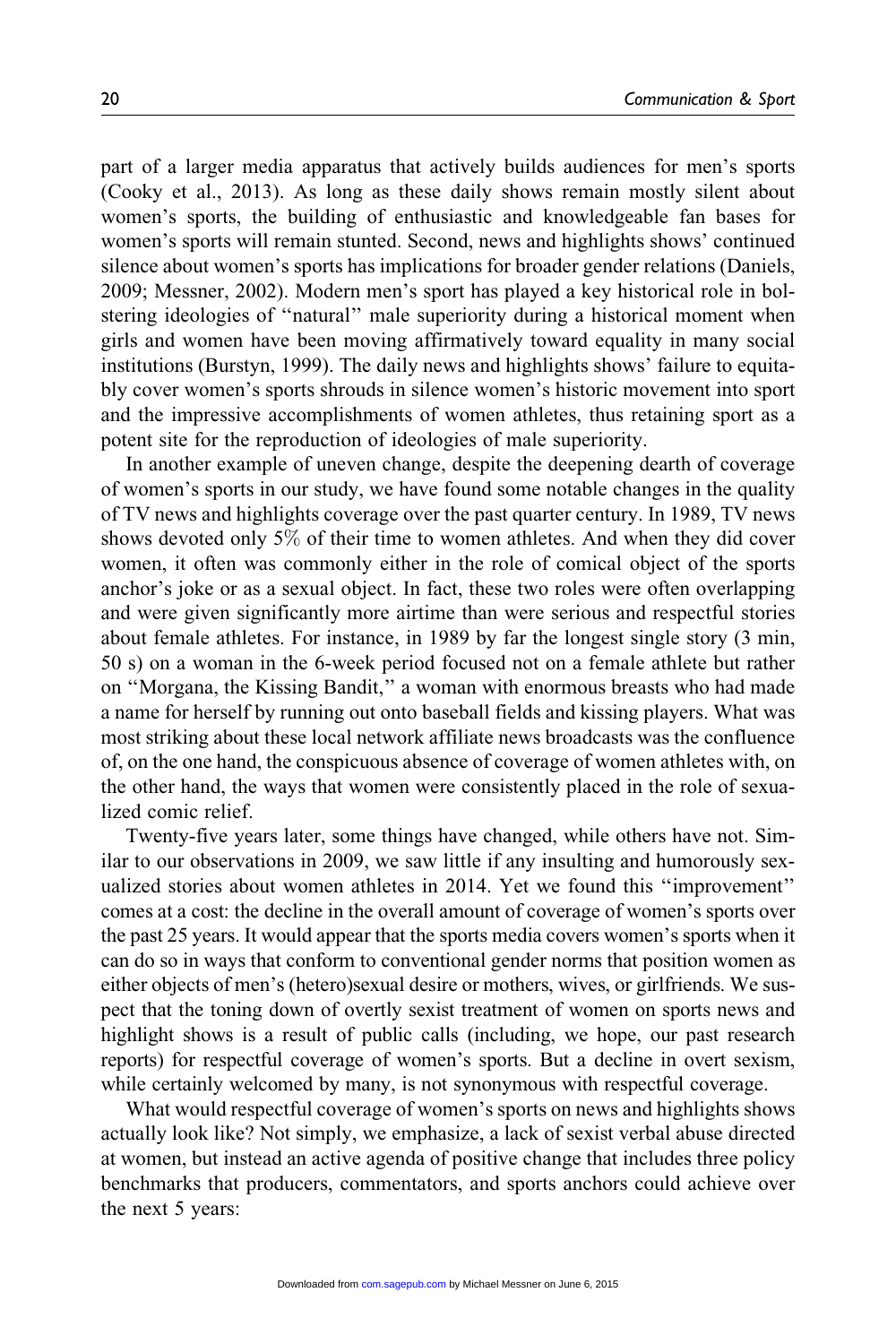- 1. Present a roughly equitable quantity of coverage of women's sports. Defining ''equity'' in this context would account for the fact that there are still more men's sports—especially big-time college and professional spectator sports—than equivalent women's sports. We suggest that a reasonable benchmark for equity would be to have proportional news broadcast coverage to the live broadcast coverage of women's sports. One reviewer suggested that approximately  $6-9\%$  of live broadcast coverage of sports events features women's sports. Under this rubric, the recommendation would be for the sports news media to triple their current coverage of women's sports from 2% to 6% on ESPN SportsCenter and from 3.2% to 9% for the local news. However, considering our longitudinal analysis, coverage of women's sports has been at 6–9% in 2004 and in 1999 and yet has declined in 2009 and 2014. Arguing to go back to what we argued in previous reports was dismal coverage seems unsatisfactory. As such, we recommend doubling the peak numbers and recommend women's sports coverage encompass 12–18% of broadcast coverage. A broadening conception of equitable coverage could also nudge producers of these shows away from their timid drift toward ever-increasing coverage of men's big three sports, instead including not only more women's sports but also a wider range of men's sports.
- 2. Present women's sports stories in ways roughly equivalent in quality with the typical presentation of men's sports. This refers, of course, both to the technical quality—deploying ample game footage, graphics, music, and interviews to accompany a story—and to the quality of the sports anchor's verbal presentation, including amplifying the enthusiasm in reporting women's sports to a level on the excitement meter that is equivalent with the usual presentation of men's sports.
- 3. Hire and retain on-camera sports anchors that are capable and willing to do #1 and #2. We find it notable that two of the three of the sports anchors on the network affiliates we studied are the same men who anchored the sports shows in 1989. While career longevity is not in and of itself a bad thing (Full disclosure: The second author of this study has held his same university position for nearly three decades, more than spanning the life of this televised sports study.), these men have shown little change over the years, besides becoming less overtly insulting to women, and devoting ever-larger proportions of their broadcast time to covering men's big three sports. Sports news and highlights shows need to open the occupation to more women (Tuggle, 1997; Sheffer & Schultz, 2007; Whiteside & Hardin, 2012). Perhaps just as important, hiring and retention decisions should prioritize anchors and analysts—women and men—who are knowledgeable about and love women's sports. It is unlikely that one can easily or effectively fake the sort of enthusiasm today's male commentators routinely show for men's sports and men athletes' accomplishments.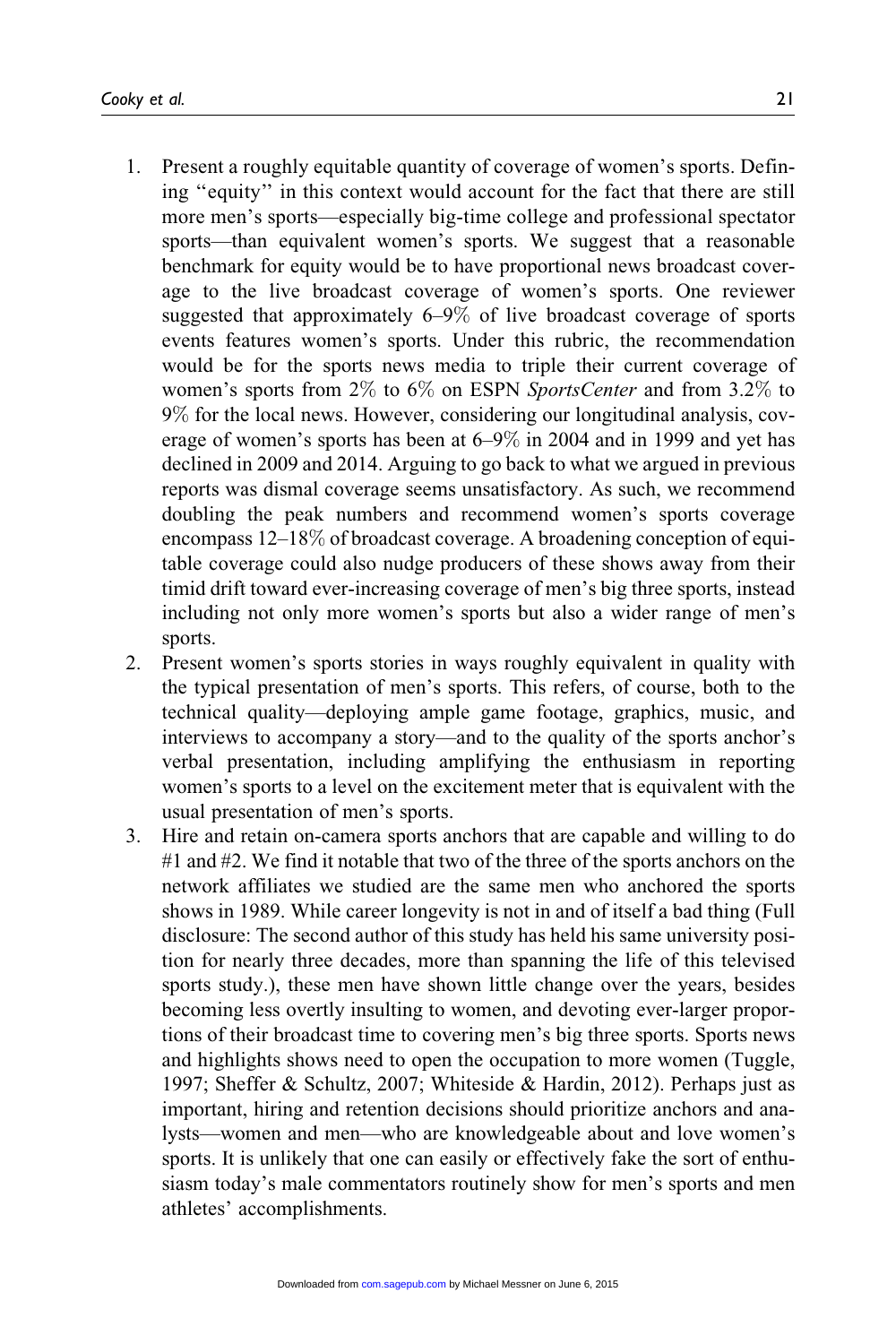Twenty-five years is a long time for so little change to have taken place in sports news and highlights shows, especially against the backdrop of massive gender transformations and reforms in other areas of sport and society. To begin finally to move themselves into the 21st century, ESPN's SportsCenter and TV sports news shows should take the three above benchmarks into account in their future decisions about hiring, retention, and programming.

### Appendix

#### Selected Women's Sports Events During the Study Period

- 1. Intercollegiate Sports
	- March 20–22, D1 NCAA Swimming Championship, University of Minnesota, MN.
	- March 20–22, D1 NCAA Ice Hockey Championships—Frozen Four, Minneapolis, MN.
	- March 20–23, NCAA Fencing Championship, Columbus, OH.
	- March 22–23, First Round NCAA Division I Women's Basketball Championship.
	- March 24–25, Second Round Division I Women's Basketball NCAA Championship.
	- March 29–30, Third Round (Sweet Sixteen) Division I Women's Basketball NCAA Championship.
	- November 22, NCAA Women's Cross Country Championship, Terre Haute, IN.
	- November 21–23, NCAA Women's Field Hockey Championship, College Park, MD.
- 2. Professional Basketball

July 13, WNBA, Indiana @ New York; Minnesota @ Tulsa.

- July 14, WNBA, San Antonio @ Connecticut; Los Angeles @ Phoenix; Atlanta @ Seattle.
- July 16, WNBA, San Antonio @ Washington.
- July 17, WNBA, Tulsa @ Seattle; Atlanta @ Los Angeles.
- July 18, WNBA, Chicago @ New York; Phoenix @ Los Angeles.
- July 19, WNBA, Washington @ Indiana; Minnesota @ San Antonio; Connecticut @ Tulsa.
- July 20, WNBA, New York @ Chicago, Connecticut @ San Antonio; Los Angeles @ Seattle.
- July 21, WNBA, Indiana @ Washington; Atlanta @ Tulsa; Minnesota @ Phoenix.
- July 23, WNBA, New York @ Indiana.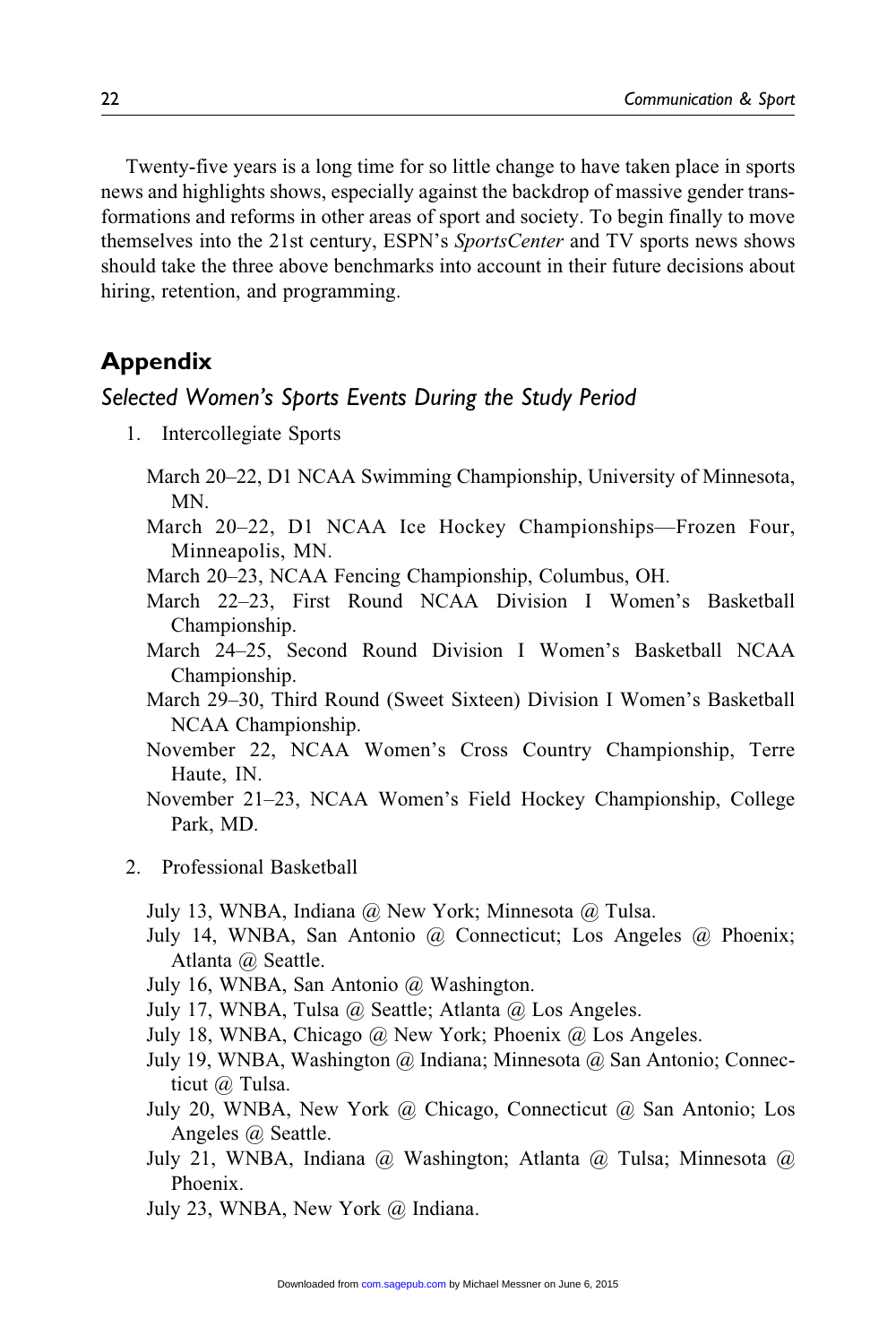- July 25, WNBA, New York @ San Antonio, Indiana @ Tulsa; Seattle @ Los Angeles.
- 3. Golf
	- March 20–23, Ladies Professional Golf Association (LPGA), JTBC Founders Cup, Tempe, AZ.
	- March 27–30, LPGA, Kia Classic, Rancho Mirage, CA.
	- July 11–14, RICOH Women's British Open, LPGA, London, England.
	- July 17–20, Marathon Classic presented by Ownes Corning & O-1, LPGA, Toledo, OH.
	- July 24–27, International Crown, LPGA, Owings Mills, MD.
	- November 7–9, LPGA, Mizuno Classic, Tokyo, Japan.
	- November 13–16, Lorena Ochoa Invitational Presented by Banamex, LPGA, Guadalajara, Mexico.

November 13–16, LPGA, Lorena Ochoa Invitational, Jalisco, Mexico.

- November 20–23, CME Group Tour Championships, LPGA, Naples, FL.
- 4. Tennis
	- March 24–April 9, Sony Open Tennis, WTA, Miami, FL.
	- March 16–23, Innisbrook Women's Open, USTA Pro Circuit Event, Innisbrook, FL.
	- March 24–30, The Oaks Club, USTA Pro Circuit Event, Osprey, FL.
	- July 14, Swedish Open, WTA Tour, Båstad, Sweden.
	- July 21, Baku Cup, WTA Tour, Baku, Azerbaijan.

#### 5. Other

- March 15–16, Gymnastics Junior Olympic National Championships, Des Moines, IA.
- March 10–16, World Junior Figure Skating Championships.
- March 21–22, Professional Rodeo Cowboy Association (PRCA) Rodeo, Nashville, GA.
- March 21–22, PRCA Rodeo, Ocala, FL.
- March 21–22, PRCA Rodeo, Springfield, MO.
- March 21–22, PRCA Rodeo, Kalispell, MT.
- March 22–23, PRCA Rodeo, North Fort Myers, FL.
- March 27–29, PRCA Rodeo, Lubbock, TX.
- March 27–29, PRCA Rodeo, Nacogdoches, TX.
- March 27–29, PRCA Rodeo, Graham, TX.
- March 24–30, World Figure Skating Championships.
- July 7–13, General Tire World Cup 9, USA Softball, Irvine, CA.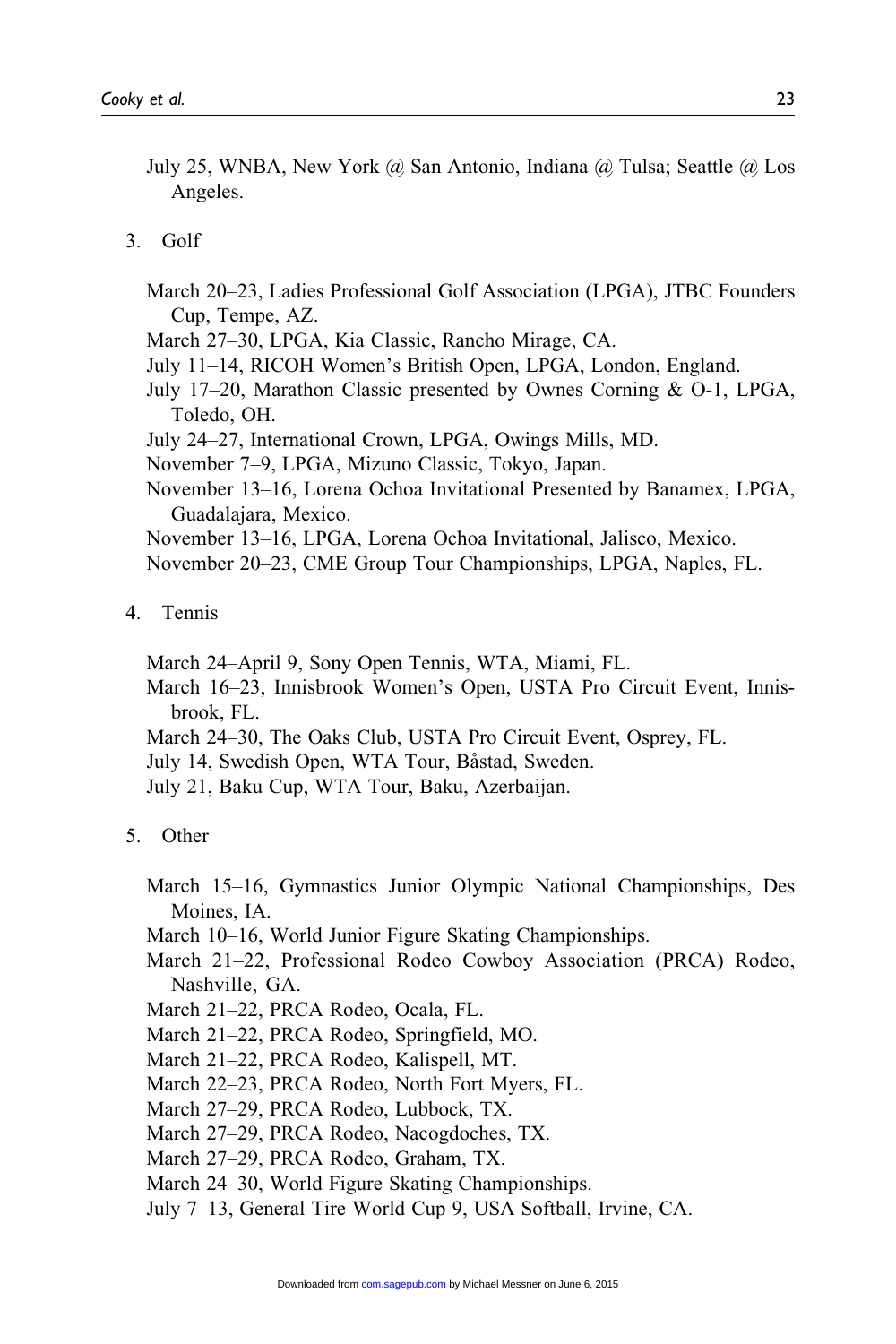- July 15–21, Canadian Open Fast Pitch International, Softball, Surrey, British Columbia, Canada.
- July 15–19, USA Gymnastics Championships, Louisville, KY.
- July 16, PRCA Rodeo, Hampton, IA.
- July 16, PRCA Rodeo, Monroe, WI.
- July 16, PRCA Rodeo, Cumberland, MD.
- July 17, PRCA Rodeo, Benton, PA.
- July 15–17, PRCA Rodeo, Nampa, ID.
- July 16–19, PRCA Rodeo, Woodward, OK.
- July 16–19, PRCA Rodeo, Pretty Prairie, KS.
- July 17–20, PRCA Rodeo, Mitchell, SD.
- July 17–20, PRCA Rodeo, Salinas, CA.
- July 25–27, North American Roller Hockey Championships, Estero, FL.
- November 19–23, Eastern Sectional Figure Skating Championships, Raleigh, NC.
- November 19–23, Midwestern Sectional Figure Skating Championships, Geneva, IL.
- November 19–23, Pacific Coast Sectional Figure Skating Championships, Spokane, WA.
- November 19–20, AQHA Horsemanship Challenge Preliminary/Finals, Equestrian, Oklahoma City, OK.
- November 21, PRCA Rodeo, Women's Professional Rodeo Association, Inverness, FL.
- 6. Professional Football
	- July 12, Postseason Week 2, Independent Women's Football League. July 19, 2014, Playoffs—Final 4, Women's Football Alliance. July 26, Postseason Week 3, Independent Women's Football League.

#### Acknowledgments

The authors wish to thank Margaret Carlisle Duncan, Wayne Wilson, Emily Fogle, Randi Kass, and Orasio Becerra for their assistance on this and previous iterations of the study. Marj Snyder, Don Sabo, and the Women's Sports Foundation have been instrumental in providing support and we appreciate their advocacy efforts for improving the media coverage of women's sports. Thank-you to anonymous reviewers for their insightful reviews. A special thanks to Larry Wenner for his continued support of this project.

#### Declaration of Conflicting Interests

The author(s) declared no potential conflicts of interest with respect to the research, authorship, and/or publication of this article.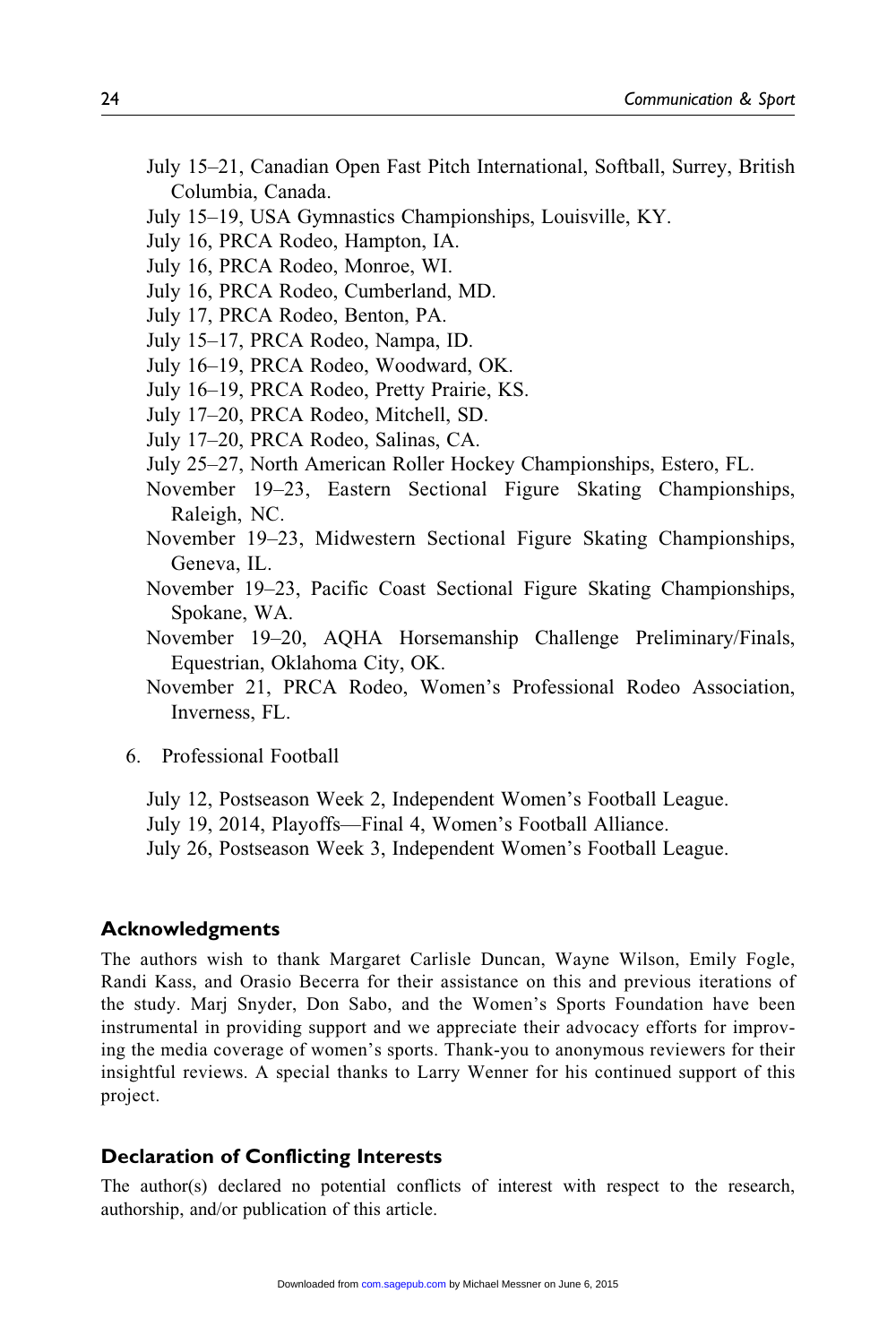#### Funding

The author(s) disclosed receipt of the following financial support for the research, authorship, and/or publication of this article: This research was funded primarily through a grant from the University of Michigan's Sport, Health, and Activity Research and Policy (SHARP) center, with supplemental support from the University of Southern California's (USC) Center for Feminist Research, the USC Annenberg School for Communication, and the Purdue University Office of the Provost.

#### References

- Acosta, V. R., & Carpenter, L. J. (2015). Women in intercollegiate sport: A longitudinal national study, thirty-seven year update, 1977-2014. Retrieved from [http://www.acosta](http://www.acostacarpenter.org/)[carpenter.org/](http://www.acostacarpenter.org/)
- Adams, T., & Tuggle, C. A. (2004). ESPN's SportsCenter and coverage of women's athletics: ''It's a boys' club.'' Mass Communication and Society, 7, 237–248.
- Amateur Athletic Foundation of Los Angeles. (1990, 1994, 2000, 2005). Gender in televised sports report. Retrieved from<http://www.la84.org/reports/>
- Bernstein, A. (2002). Is it time for a victory lap? Changes in the media coverage of women in sport. International Review for the Sociology of Sport, 37, 415–428.
- Billings, A. C., & Young, B. D. (2015). Comparing flagship news programs: Women's sports coverage in ESPN's SportsCenter and FOX Sports 1's Sports Live. Electronic News, 9,  $3-16$ .
- Burstyn, V. (1999). The rights of men: Manhood, politics and the culture of sport. Toronto, Canada: University of Toronto Press.
- Caple, H., Greenwood, K., & Lumby, C. (2011). What league?: The representation of female athletes in Australian sports coverage. Media International Australia, 140, 137–146.
- Center for Feminist Research. (2010). Gender in televised sports, 1989-2009. University of Southern California. Retrieved from [http://dornsife.usc.edu/cfr/gender-in-televised](http://dornsife.usc.edu/cfr/gender-in-televised-sports/)[sports/](http://dornsife.usc.edu/cfr/gender-in-televised-sports/)
- Cooky, C. (2009). 'Girls just aren't interested': The social construction of interest in girls' sport. Sociological Perspectives, 52, 259–283.
- Cooky, C., Messner, M. A., & Hextrum, R. (2013). Women play sports, but not on TV: A longitudinal study of televised news media. Communication & Sport, 1, 203–230.
- Cooky, C., Wachs, F. L., Messner, M. A., & Dworkin, S. L. (2010). It's not about the game: Don Imus, race, class, gender and sexuality in contemporary media. Sociology of Sport Journal, 27, 139–159.
- Daniels, E. A. (2009). Sex objects, athletes and sexy athletes: How media representations of women athletes can impact adolescent girls and college women. Journal of Adolescent Research, 24, 399–423.
- Duncan, M. C., & Hasbrook, C. A. (1988). Denial of power in televised women's sports. Sociology of Sport Journal, 5, 1–21.
- Eastman, S. T., & Billings, A. C. (2001). Sportscasting and sports reporting: The power of gender bias. Journal of Sport and Social Issues, 24, 192–213.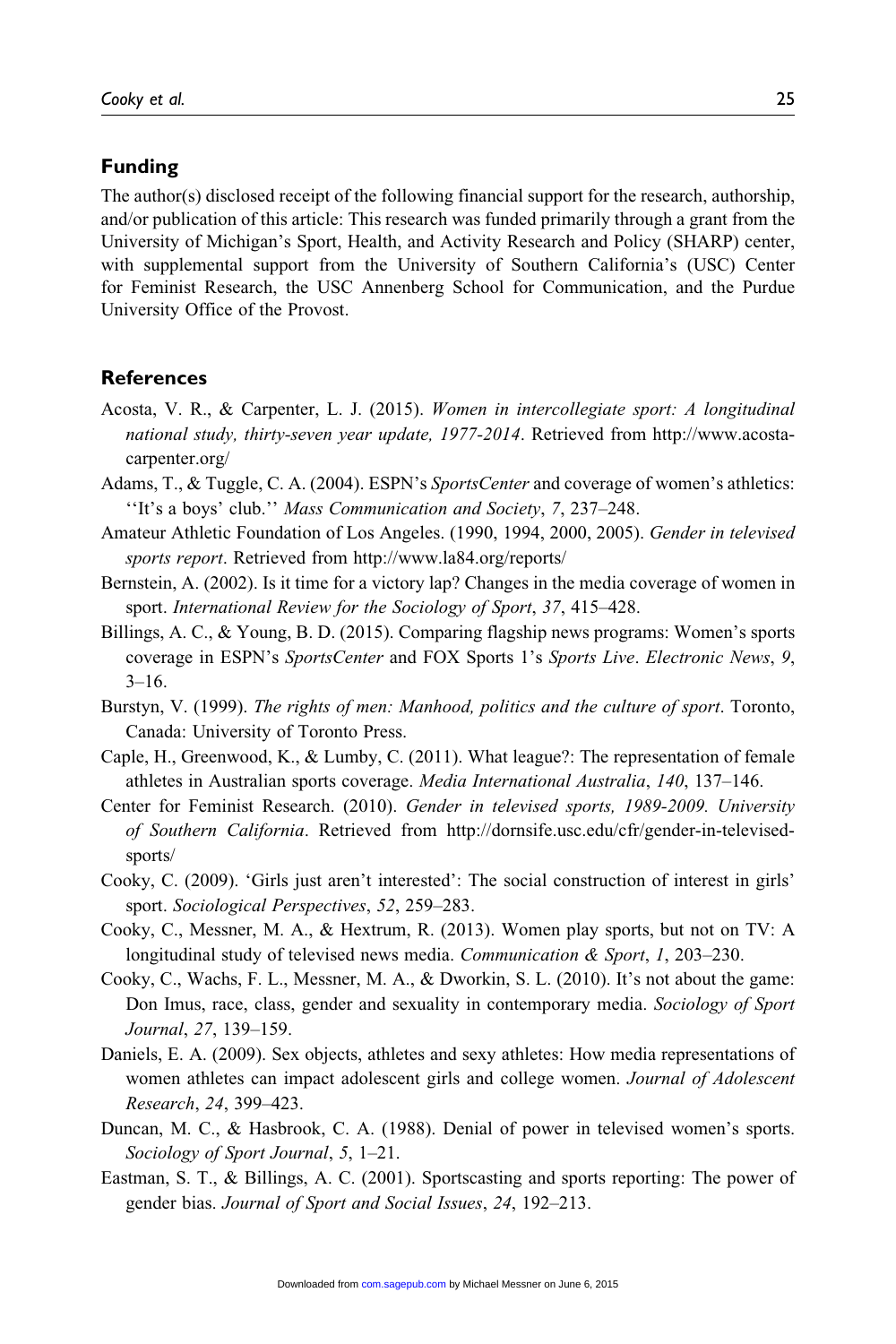- Etling, L., & Young, R. (2007). Sexism and authoritativeness of female sportscasters. Communication Research Reports, 24, 121–130.
- Farred, G. (2000). Cool as the other side of the pillow: How ESPN's SportsCenter has changed television sports talk. Journal of Sport and Social Issues, 24, 96-117.
- Fleiss, J. L., Levin, B., & Paik, M. C. (2005). Statistical methods for rates and proportions. Malden, MA: Wiley InterScience.
- Greer, J. D., Hardin, M., & Homan, C. (2009). ''Naturally'' less exciting?: Visual production of men's and women's track and field coverage during the 2004 Olympics. Journal of Broadcasting & Electronic Media, 53, 173–189.
- Hardin, M., Chance, J., Dodd, J., & Hardin, B. (2002). Olympic photo coverage fair to female athletes. Newspaper Research Journal, 2, 64–78.
- Kane, M. J., & Buysse, J. (2005). Intercollegiate guides as contested terrain: A longitudinal analysis. Sociology of Sport Journal, 22, 214–238.
- Kane, M. J., LaVoi, N. M., & Fink, J. S. (2013). Exploring elite female athletes' interpretations of sport media images: A window into the construction of social identity and ''selling sex" in women's sports. Communication & Sport, 1, 1-31.
- Kian, E. T. M., Vincent, J., & Modello, M. (2008). Masculine hegemonic hoops: An analysis of media coverage of March Madness. Sociology of Sport Journal, 25, 235–242.
- Koivula, N. (1999). Gender stereotyping in televised media sports coverage. Sex Roles, 41, 589–604.
- LaVoi, N. M., Buysse, J., Maxwell, H. D., & Kane, M. J. (2007). The influence of occupational status and sex of decision maker on media representations in intercollegiate athletics. Women in Sport & Physical Activity Journal, 15, 32–43.
- McKay, S., & Dalliere, C. (2009). Campus newspaper coverage of varsity sports: Getting closer to equitable and sports-related representations of female athletes? International Review of the Sociology of Sport, 44, 25–40.
- Messner, M. A. (2002). Taking the field: Women, men and sports. Minneapolis, MN: University of Minnesota Press.
- Messner, M. A. (2009). It's all for the kids: Gender, families and youth sports. Berkeley: University of California Press.
- Messner, M. A. (2011). Gender ideologies, youth sports, and the production of soft essentialism. Sociology of Sport Journal, 28, 151–170.
- Messner, M. A., Dunbar, M., & Hunt, D. (2000). The televised sports manhood formula. Journal of Sport & Social Issues, 24, 380–94.
- Messner, M. A, Duncan, M. C., & Cooky, C. (2003). Silence, sports bras, and wrestling porn: The treatment of women in televised sports news and highlights. Journal of Sport and Social Issues, 27, 38–51.
- Messner, M. A., Duncan, M. C., & Jensen, K. (1993). Separating the men from the girls: The gendered language of televised sports. Gender & Society, 7, 121–137.
- Messner, M. A., Duncan, M. C., & Wachs, F. L. (1996). The gender of audience-building: Televised coverage of men's and women's NCAA basketball. Sociological Inquiry, 66, 422–439.